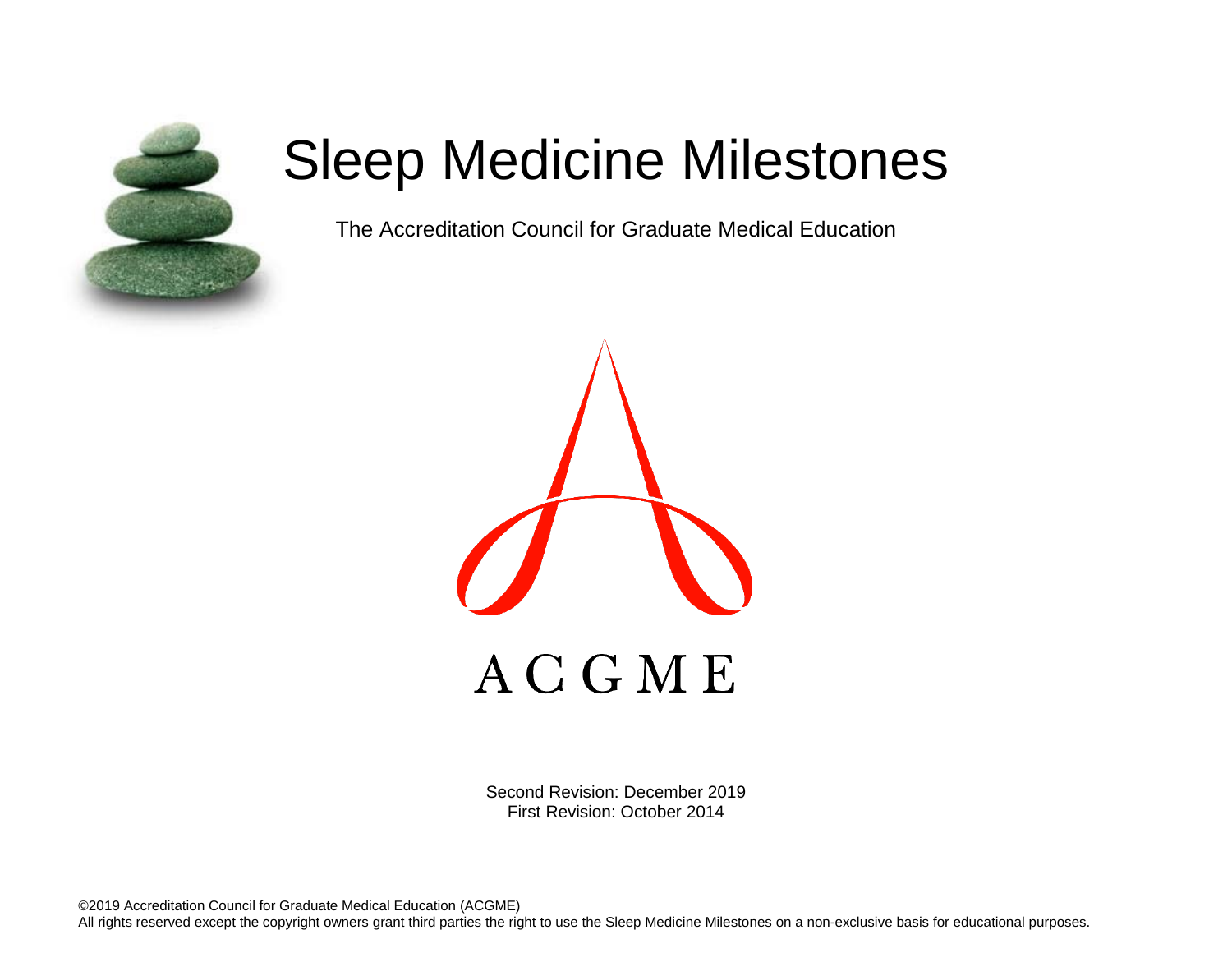## Sleep Medicine Milestones

The Milestones are designed only for use in evaluation of fellows in the context of their participation in ACGMEaccredited fellowship programs. The Milestones provide a framework for the assessment of the development of the fellow in key dimensions of the elements of physician competency in a specialty or subspecialty. They neither represent the entirety of the dimensions of the six domains of physician competency, nor are they designed to be relevant in any other context.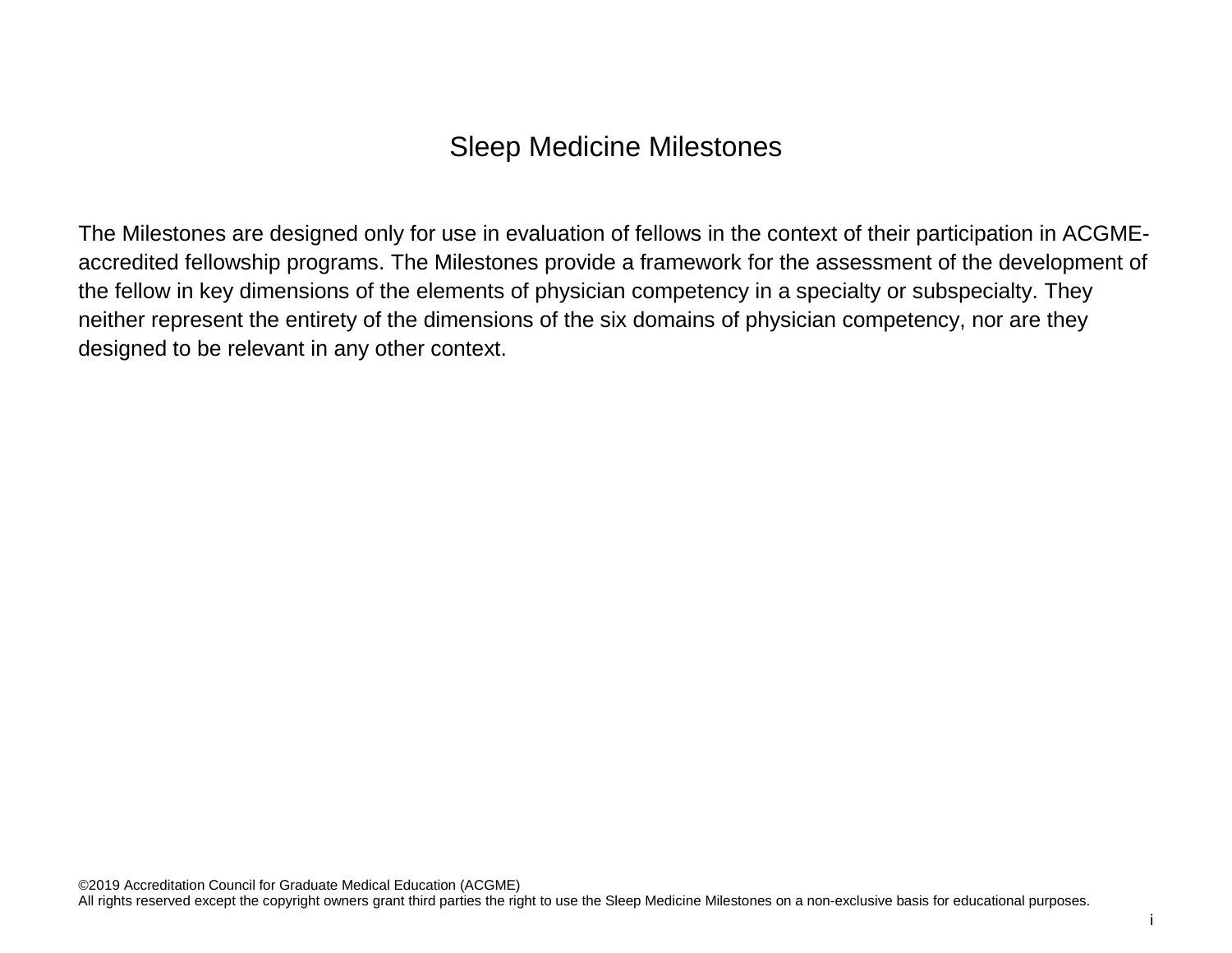## **Sleep Medicine Milestones**

## **Working Group**

Kanika Bagai, MD, MSCI Kathleen Doo, MD, MHPE Brynn Dredla, MD Laura Edgar, EdD, CAE Vishesh Kapur, MD, MPH Roneil Malkani, MD, MSCI Ricky Mohon, MD Hala Samman, MD Anita Shelgikar, MD, MHPE Ian Weir, DO Michelle Zeidler, MD, MS

## **The ACGME would like to thank the following organizations for their continued support in the development of the Milestones:**

American Board of Internal Medicine

ACGME Review Committee for Internal Medicine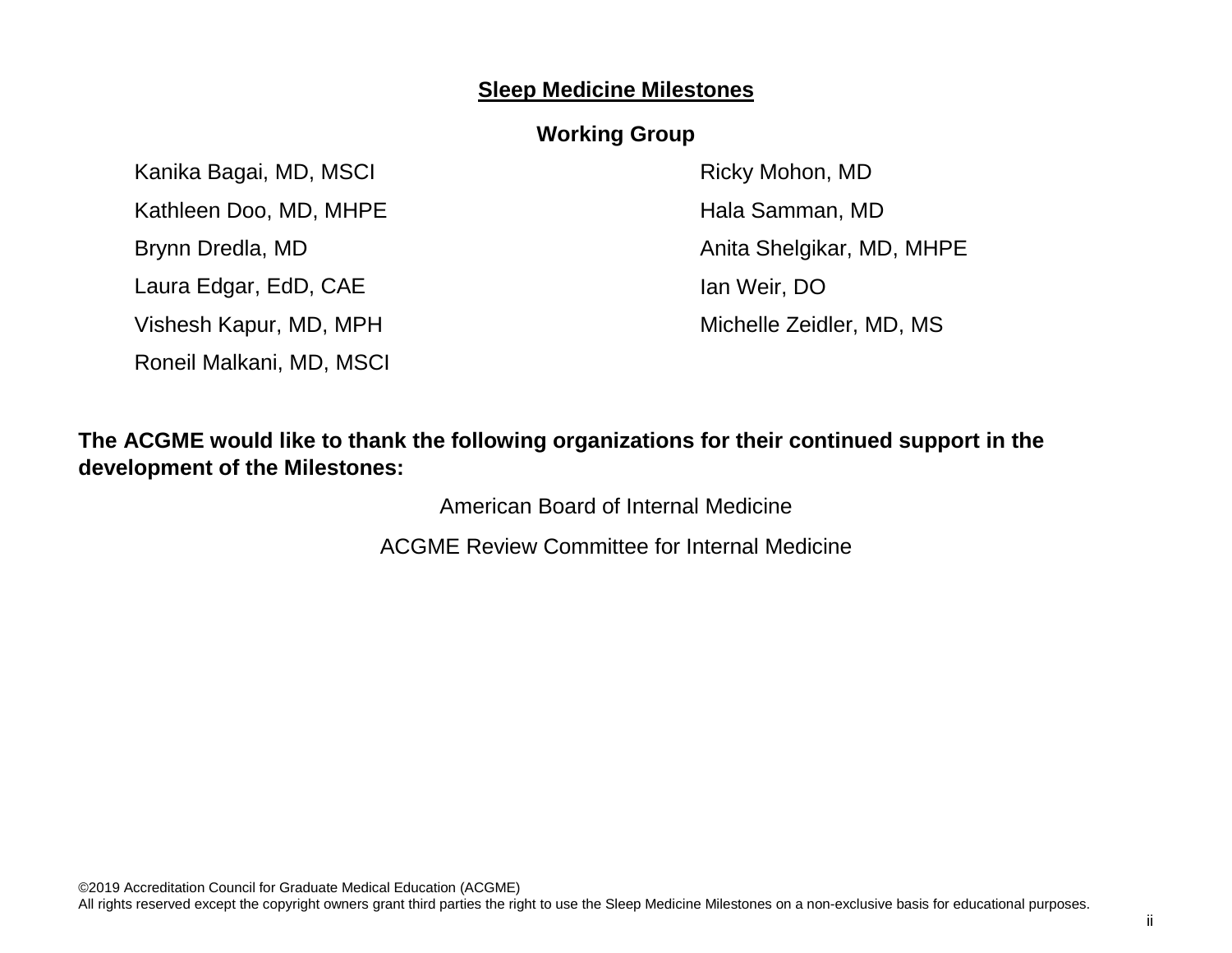## **Understanding Milestone Levels and Reporting**

This document presents the Milestones, which programs use in a semi-annual review of fellow performance, and then report to the ACGME. Milestones are knowledge, skills, attitudes, and other attributes for each of the ACGME Competencies organized in a developmental framework. The narrative descriptions are targets for fellow performance throughout their educational program.

Milestones are arranged into levels. Tracking from Level 1 to Level 5 is synonymous with moving from novice to expert fellow in the specialty or subspecialty. For each reporting period, the Clinical Competency Committee will review the completed evaluations to select the milestone levels that best describe each learner's current performance, abilities, and attributes for each subcompetency.

These levels *do not* correspond with post-graduate year of education. Depending on previous experience, a junior fellow may achieve higher levels early in his/her educational program just as a senior fellow may be at a lower level later in his/her educational program. There is no predetermined timing for a fellow to attain any particular level. Fellows may also regress in achievement of their milestones. This may happen for many reasons, such as over scoring in a previous review, a disjointed experience in a particular procedure, or a significant act by the fellow.

Selection of a level implies the fellow substantially demonstrates the milestones in that level, as well as those in lower levels (see the diagram on page vi).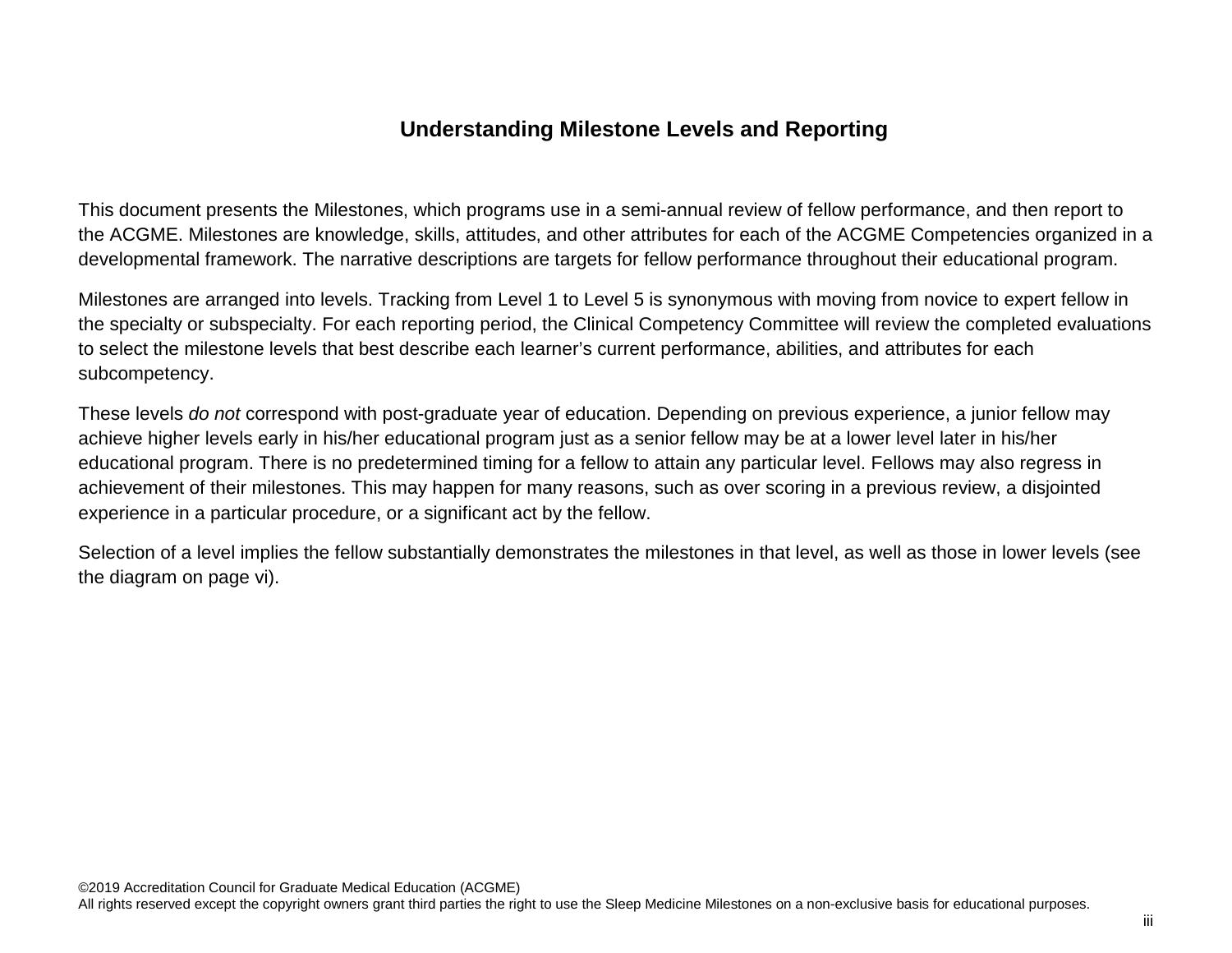#### **Additional Notes**

Level 4 is designed as a graduation *goal* but *does not* represent a graduation *requirement*. Making decisions about readiness for graduation and unsupervised practice is the purview of the program director. Furthermore, Milestones 2.0 include revisions and changes that preclude using Milestones as a sole assessment in high-stakes decisions (i.e., determination of eligibility for certification or credentialing). Level 5 is designed to represent an expert fellow whose achievements in a subcompetency are greater than the expectation. Milestones are primarily designed for formative, developmental purposes to support continuous quality improvement for individual learners, education programs, and the specialty. The ACGME and its partners will continue to evaluate and perform research on the Milestones to assess their impact and value.

Some milestone descriptions include statements about performing independently. These activities must occur in conformity to ACGME supervision guidelines as described in the Program Requirements, as well as to institutional and program policies. For example, a fellow who performs a procedure independently must, at a minimum, be supervised through oversight.

A Supplemental Guide is also available to provide the intent of each subcompetency, examples for each level, assessment methods or tools, and other available resources. The Supplemental Guide, is designed only to assist the program director and Clinical Competency Committee, and is not meant to demonstrate any required element or outcome.

Additional resources are available in the [Milestones](http://www.acgme.org/What-We-Do/Accreditation/Milestones/Overview) section of the ACGME website. Follow the links under "What We Do" at [www.acgme.org.](http://www.acgme.org/)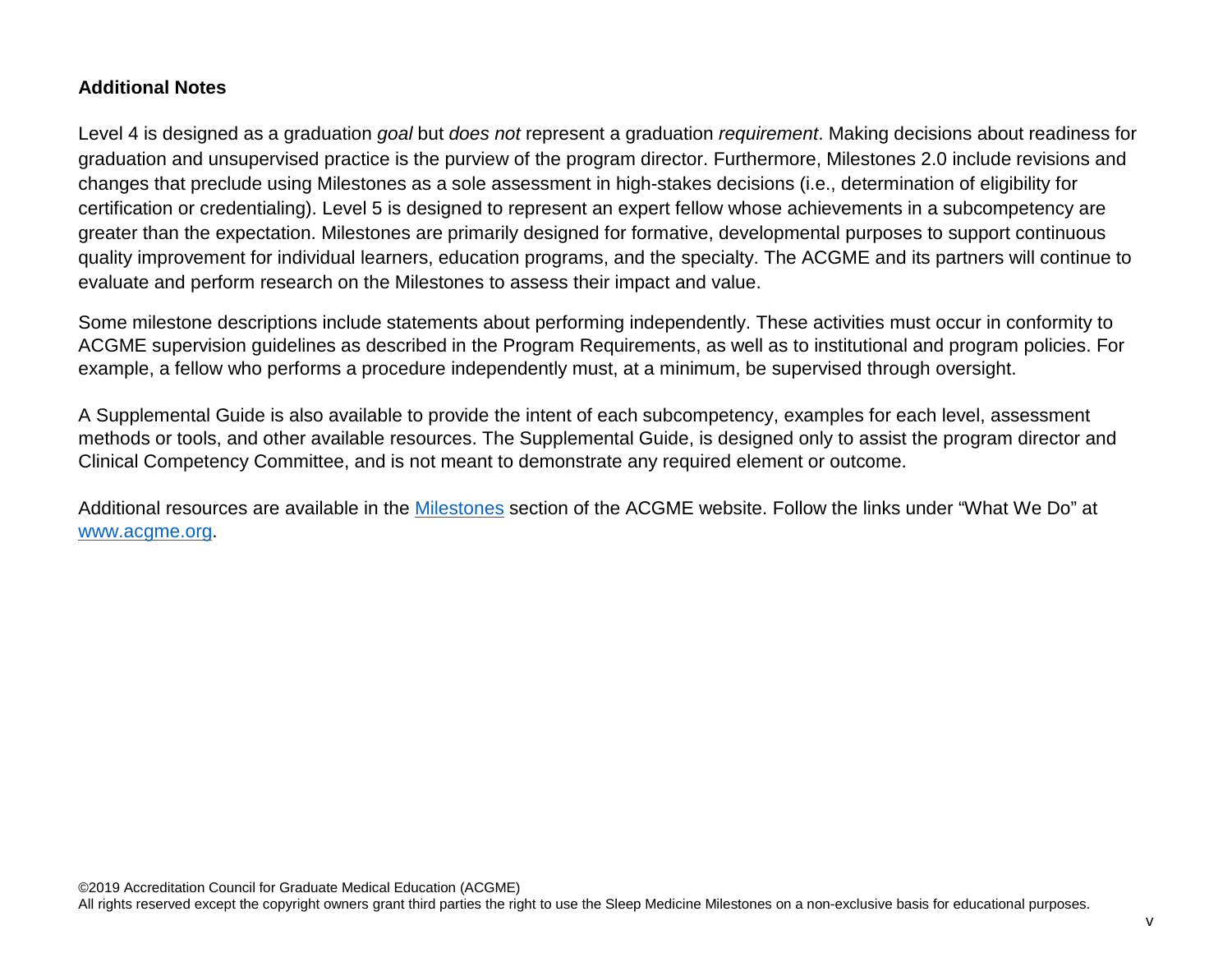The diagram below presents an example set of milestones for one sub-competency in the same format as the ACGME Report Worksheet. For each reporting period, a fellow's performance on the milestones for each sub-competency will be indicated by selecting the level of milestones that best describes that fellow's performance in relation to those milestones.

| Systems-based Practice 1: Patient Safety and Quality Improvement                                                                                              |                                                                                |                                                                                    |                                                                                                                         |                                                                                                                       |
|---------------------------------------------------------------------------------------------------------------------------------------------------------------|--------------------------------------------------------------------------------|------------------------------------------------------------------------------------|-------------------------------------------------------------------------------------------------------------------------|-----------------------------------------------------------------------------------------------------------------------|
| Level 1                                                                                                                                                       | Level 2                                                                        | Level 3                                                                            | Level 4                                                                                                                 | Level 5                                                                                                               |
| Demonstrates<br>knowledge of common<br>patient safety events                                                                                                  | Identifies system factors<br>that lead to patient safety<br>events             | Participates in analysis of<br>patient safety events                               | Conducts analysis of<br>patient safety events<br>and offers error<br>prevention strategies                              | Actively engages teams<br>and processes to modify<br>systems to prevent<br>patient safety events                      |
| Demonstrates<br>knowledge of how to<br>report patient safety<br>events                                                                                        | Reports patient safety<br>events through<br>institutional reporting<br>systems | Participates in disclosure<br>of patient safety events to<br>patients and families | Discloses patient safety<br>events to patients and<br>families                                                          | Role models or mentors<br>others in the disclosure of<br>patient safety events                                        |
| Demonstrates<br>knowledge of basic<br>quality improvement<br>methodologies and<br>metrics                                                                     | Describes local quality<br>improvement initiatives                             | Participates in local<br>quality improvement<br>initiatives                        | Demonstrates the skills<br>required to identify,<br>develop, implement,<br>and analyze a quality<br>improvement project | Creates, implements, and<br>assesses quality<br>improvement initiatives at<br>the institutional or<br>community level |
|                                                                                                                                                               |                                                                                |                                                                                    |                                                                                                                         |                                                                                                                       |
| Comments:                                                                                                                                                     |                                                                                |                                                                                    |                                                                                                                         | Not Yet Completed Level 1                                                                                             |
| Selecting a response box in the<br>middle of a level implies that<br>milestones in that level and in lower<br>levels have been substantially<br>demonstrated. |                                                                                |                                                                                    | in lower levels have been substantially<br>demonstrated as well as some<br>milestones in the higher level(s).           | Selecting a response box on the line in<br>between levels indicates that milestones                                   |

| Systems-based Practice 1: Patient Safety and Quality Improvement |  |  |  |
|------------------------------------------------------------------|--|--|--|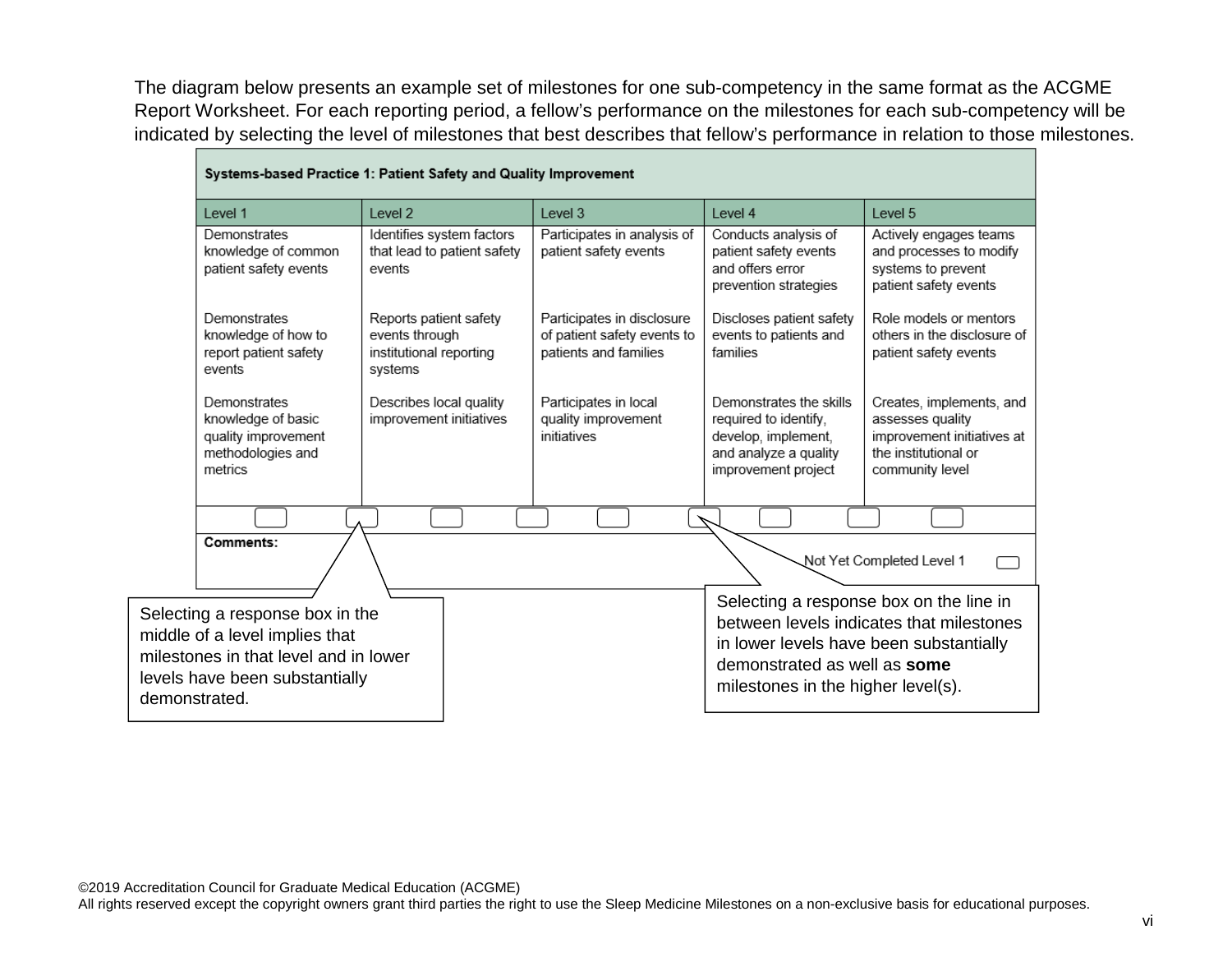| Patient Care 1: Gather and Synthesize Information from Sleep Medicine Patients Across the Lifespan                                     |                                                                                                                   |                                                                                                                                                                                                             |                                                                                                                             |                                                                                          |
|----------------------------------------------------------------------------------------------------------------------------------------|-------------------------------------------------------------------------------------------------------------------|-------------------------------------------------------------------------------------------------------------------------------------------------------------------------------------------------------------|-----------------------------------------------------------------------------------------------------------------------------|------------------------------------------------------------------------------------------|
| Level 1                                                                                                                                | Level <sub>2</sub>                                                                                                | Level 3                                                                                                                                                                                                     | Level 4                                                                                                                     | Level 5                                                                                  |
| Elicits and concisely<br>reports a hypothesis-<br>driven patient history for<br>common patient<br>presentations                        | Elicits and concisely<br>reports a hypothesis-<br>driven patient history for<br>uncommon patient<br>presentations | Efficiently elicits and<br>concisely reports a<br>hypothesis-driven patient<br>history for complex<br>patient presentations,<br>incorporating pertinent<br>psychosocial and other<br>determinants of health | Obtains relevant<br>historical subtleties,<br>including sensitive<br>information that informs<br>the differential diagnosis | Role models integration of<br>history and physical<br>examination and collateral<br>data |
| Seeks and obtains data<br>from collateral sources,<br>with guidance                                                                    | Independently seeks and<br>obtains data from<br>collateral sources                                                | Reconciles current data<br>with collateral sources for<br>common cases                                                                                                                                      | Reconciles current data<br>with collateral sources<br>for uncommon and<br>complex cases                                     |                                                                                          |
| Performs a hypothesis-<br>driven physical exam for<br>a common patient<br>presentation and<br>attends to patient<br>comfort and safety | Performs a hypothesis<br>driven physical exam for<br>an uncommon patient<br>presentation                          | Performs a hypothesis-<br>driven physical exam for a<br>complex patient<br>presentation                                                                                                                     | Elicits subtle findings on<br>physical exam                                                                                 |                                                                                          |
|                                                                                                                                        |                                                                                                                   |                                                                                                                                                                                                             |                                                                                                                             |                                                                                          |
| <b>Comments:</b><br>Not Yet Completed Level 1<br>Not Yet Assessable                                                                    |                                                                                                                   |                                                                                                                                                                                                             |                                                                                                                             |                                                                                          |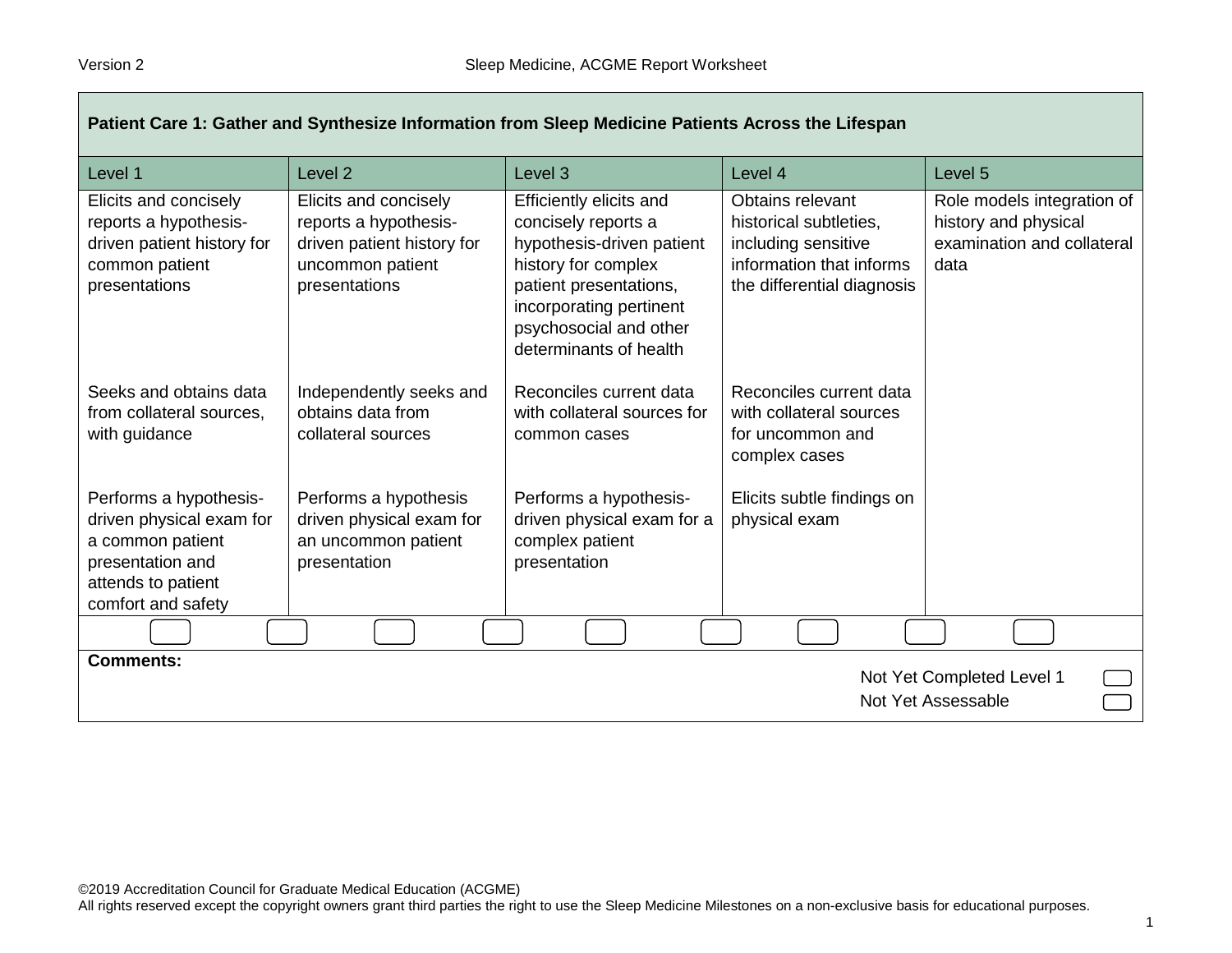| Patient Care 2: Use of Diagnostic Tools in Sleep Medicine Across the Lifespan    |                                                                         |                                                                                          |                                                                                                       |                                                                                                        |
|----------------------------------------------------------------------------------|-------------------------------------------------------------------------|------------------------------------------------------------------------------------------|-------------------------------------------------------------------------------------------------------|--------------------------------------------------------------------------------------------------------|
| Level 1                                                                          | Level 2                                                                 | Level <sub>3</sub>                                                                       | Level 4                                                                                               | Level 5                                                                                                |
| Identifies diagnostic tools<br>used to evaluate patients<br>with sleep disorders | Selects diagnostic tools<br>for patients with common<br>sleep disorders | Selects diagnostic tools<br>for patients with<br>uncommon and complex<br>sleep disorders | Integrates clinical<br>findings and test<br>performance<br>characteristics to obtain<br>the diagnosis | Integrates current and<br>new diagnostic tools in<br>novel ways to further<br>evaluate sleep disorders |
| Identifies available<br>consumer sleep<br>technologies                           | Explains common uses of<br>consumer sleep<br>technologies               | Identifies limitations of<br>consumer sleep<br>technologies                              | Incorporates consumer<br>sleep technologies for<br>individual use                                     | Incorporates consumer<br>sleep technologies in<br>novel ways or for<br>population use                  |
|                                                                                  |                                                                         |                                                                                          |                                                                                                       |                                                                                                        |
| <b>Comments:</b><br>Not Yet Completed Level 1<br>Not Yet Assessable              |                                                                         |                                                                                          |                                                                                                       |                                                                                                        |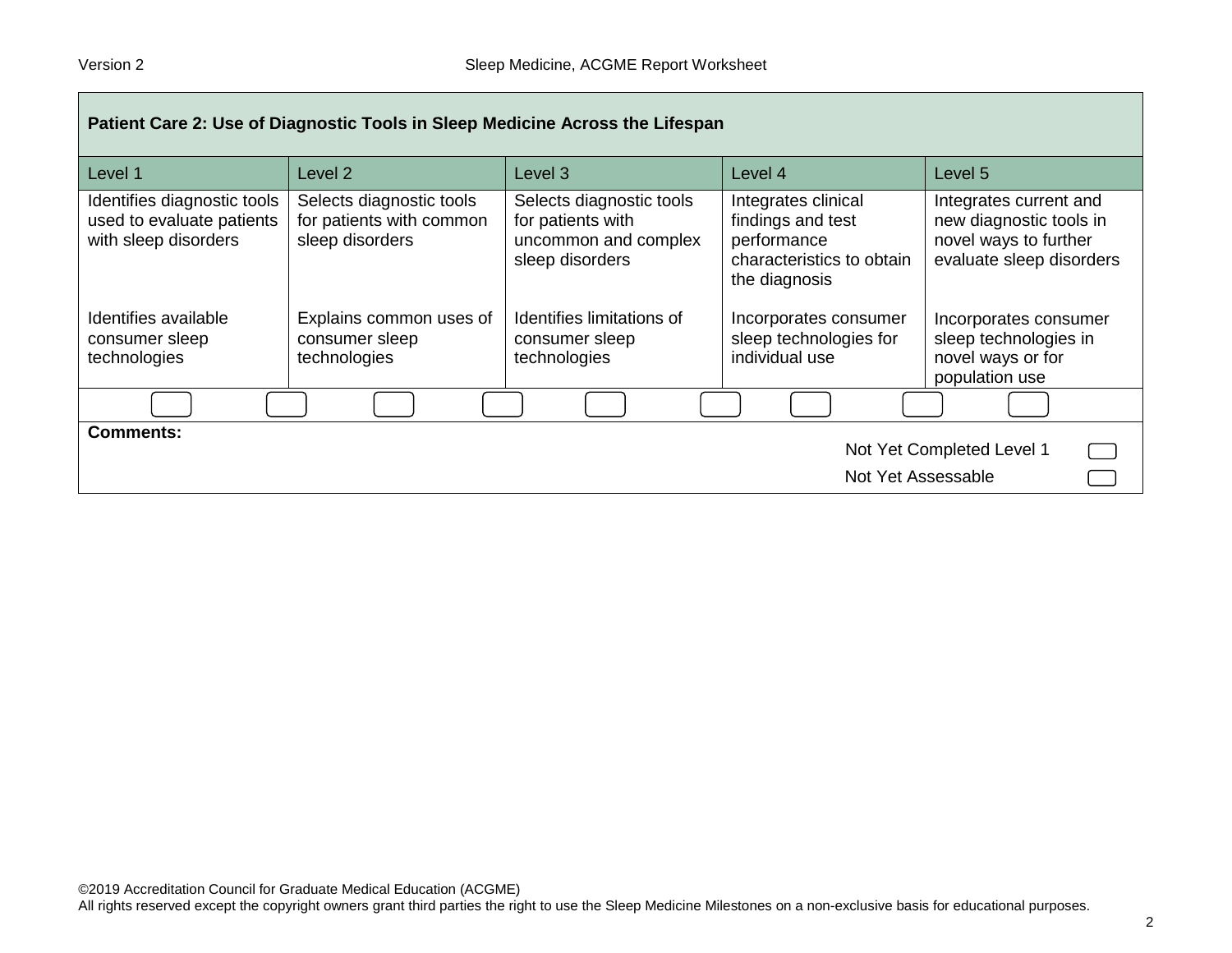| Patient Care 3: Interpretation of Physiologic Testing in Sleep Medicine Across the Lifespan |                                                                           |                                                                            |                                                                                                                       |                                                                                                                                           |
|---------------------------------------------------------------------------------------------|---------------------------------------------------------------------------|----------------------------------------------------------------------------|-----------------------------------------------------------------------------------------------------------------------|-------------------------------------------------------------------------------------------------------------------------------------------|
| Level 1                                                                                     | Level 2                                                                   | Level <sub>3</sub>                                                         | Level 4                                                                                                               | Level <sub>5</sub>                                                                                                                        |
| Describes the basic<br>principles of signal<br>acquisition and<br>processing                | Identifies common<br>abnormalities and<br>artifacts                       | Identifies uncommon<br>abnormalities and<br>variants                       | Identifies the technical<br>basis and limitations of<br>the testing modalities;<br>troubleshoots signal<br>processing | Demonstrates expertise in<br>advanced principles of<br>signal acquisition and<br>processing                                               |
| Identifies characteristics<br>of normal sleep-wake<br>physiology                            | Interprets routine testing<br>to identify common sleep-<br>wake disorders | Interprets routine testing<br>to identify uncommon<br>sleep-wake disorders | Interprets advanced<br>testing; interprets<br>testing of complex<br>sleep-wake disorders                              | Applies current<br>technologies for novel<br>use; incorporates<br>emerging technologies to<br>diagnose and treat sleep-<br>wake disorders |
|                                                                                             |                                                                           |                                                                            |                                                                                                                       |                                                                                                                                           |
| <b>Comments:</b><br>Not Yet Completed Level 1<br>Not Yet Assessable                         |                                                                           |                                                                            |                                                                                                                       |                                                                                                                                           |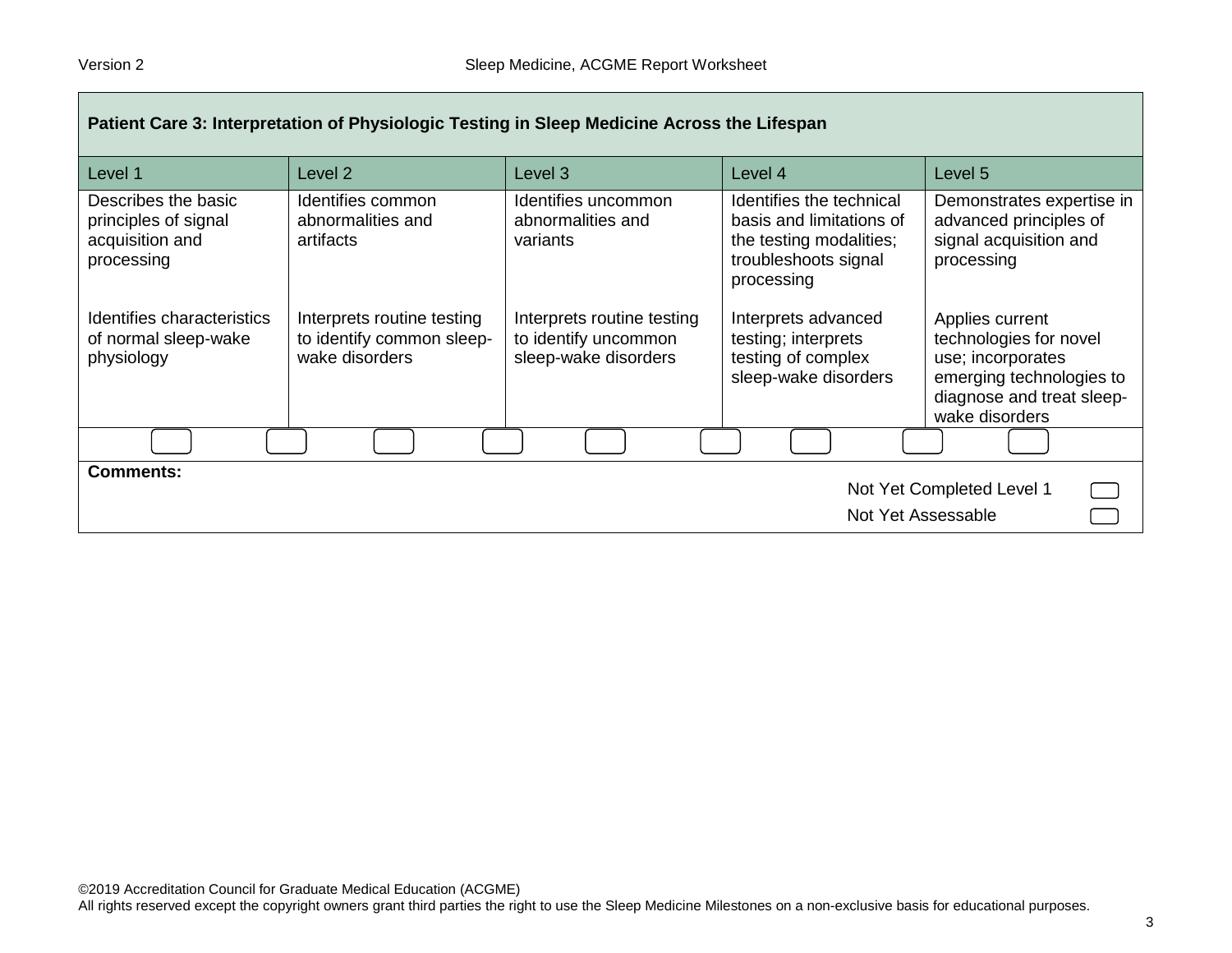| Patient Care 4: Management Plan for Sleep Medicine Patients Across the Lifespan                                                         |                                                                                                               |                                                                                                                          |                                                                                                                                              |                                                                                                                                                                                                                                            |  |
|-----------------------------------------------------------------------------------------------------------------------------------------|---------------------------------------------------------------------------------------------------------------|--------------------------------------------------------------------------------------------------------------------------|----------------------------------------------------------------------------------------------------------------------------------------------|--------------------------------------------------------------------------------------------------------------------------------------------------------------------------------------------------------------------------------------------|--|
| Level 1                                                                                                                                 | Level <sub>2</sub>                                                                                            | Level 3                                                                                                                  | Level 4                                                                                                                                      | Level 5                                                                                                                                                                                                                                    |  |
| Implements<br>management plans for<br>common sleep disorders<br>and recommends<br>strategies to maintain<br>and promote sleep<br>health | Implements management<br>plans for uncommon<br>sleep disorders and to<br>maintain and promote<br>sleep health | Develops and implements<br>management plan for<br>complex sleep disorders<br>and to maintain and<br>promote sleep health | Adjusts comprehensive<br>management plans by<br>incorporating<br>psychosocial and other<br>determinants of health<br>and response to therapy | Develops and implements<br>a personalized<br>management plan for<br>patients with subtle<br>presentations, rare or<br>ambiguous sleep<br>disorders<br>Advocates to maintain<br>and promote sleep health<br>for patients and<br>populations |  |
|                                                                                                                                         |                                                                                                               |                                                                                                                          |                                                                                                                                              |                                                                                                                                                                                                                                            |  |
| <b>Comments:</b>                                                                                                                        |                                                                                                               |                                                                                                                          |                                                                                                                                              | Not Yet Completed Level 1                                                                                                                                                                                                                  |  |
| Not Yet Assessable                                                                                                                      |                                                                                                               |                                                                                                                          |                                                                                                                                              |                                                                                                                                                                                                                                            |  |

#### **Patient Care**

The fellow is demonstrating satisfactory development of the knowledge, skill, and attitudes/behaviors needed to advance in the training program. He or she is demonstrating a learning trajectory that anticipates the achievement of competency for unsupervised practice that includes the delivery of safe, effective, patient-centered, timely, efficient, and equitable care.

\_\_\_\_\_ Yes \_\_\_\_\_ No \_\_\_\_\_ Conditional on Improvement

**\*Only required for Internal Medicine based programs**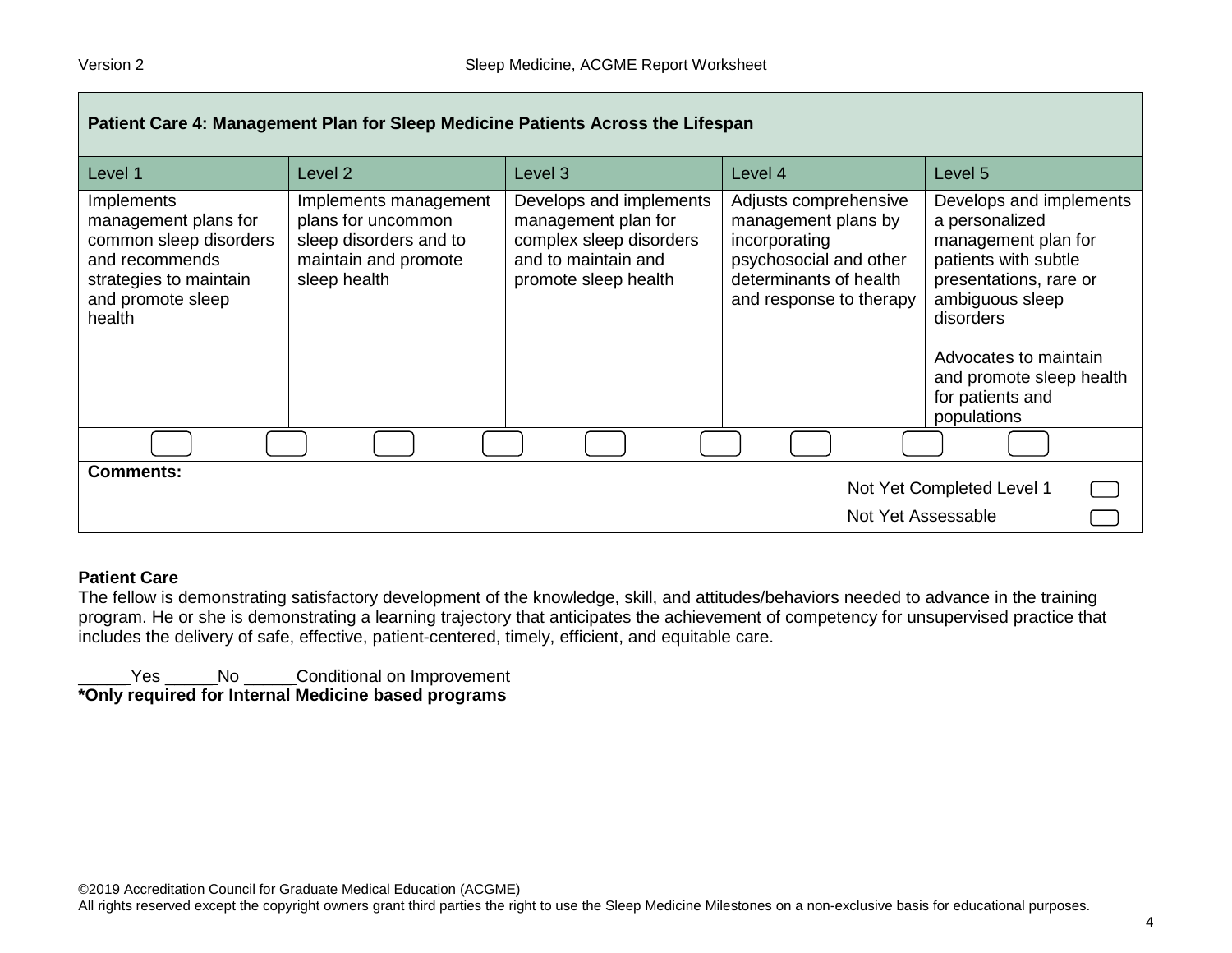| <b>Medical Knowledge 1: Sleep Medicine Clinical Science</b>                                 |                                                                                                  |                                                                          |                                                                                                                                                                                                                     |                                                                                           |  |
|---------------------------------------------------------------------------------------------|--------------------------------------------------------------------------------------------------|--------------------------------------------------------------------------|---------------------------------------------------------------------------------------------------------------------------------------------------------------------------------------------------------------------|-------------------------------------------------------------------------------------------|--|
| Level 1                                                                                     | Level 2                                                                                          | Level 3                                                                  | Level 4                                                                                                                                                                                                             | Level 5                                                                                   |  |
| Demonstrates<br>knowledge of physiology<br>and pathophysiology of<br>common sleep disorders | Demonstrates knowledge<br>of physiology and<br>pathophysiology of<br>uncommon sleep<br>disorders | Integrates scientific<br>knowledge to address<br>complex sleep disorders | Synthesizes scientific<br>knowledge to address<br>complex or atypical<br>sleep disorders in the<br>context of a patient with<br>comorbid conditions<br>that impact<br>management of the<br>patient's sleep disorder | Demonstrates expertise<br>in sleep science and its<br>application to clinical<br>medicine |  |
|                                                                                             |                                                                                                  |                                                                          |                                                                                                                                                                                                                     |                                                                                           |  |
| <b>Comments:</b><br>Not Yet Completed Level 1<br>Not Yet Assessable                         |                                                                                                  |                                                                          |                                                                                                                                                                                                                     |                                                                                           |  |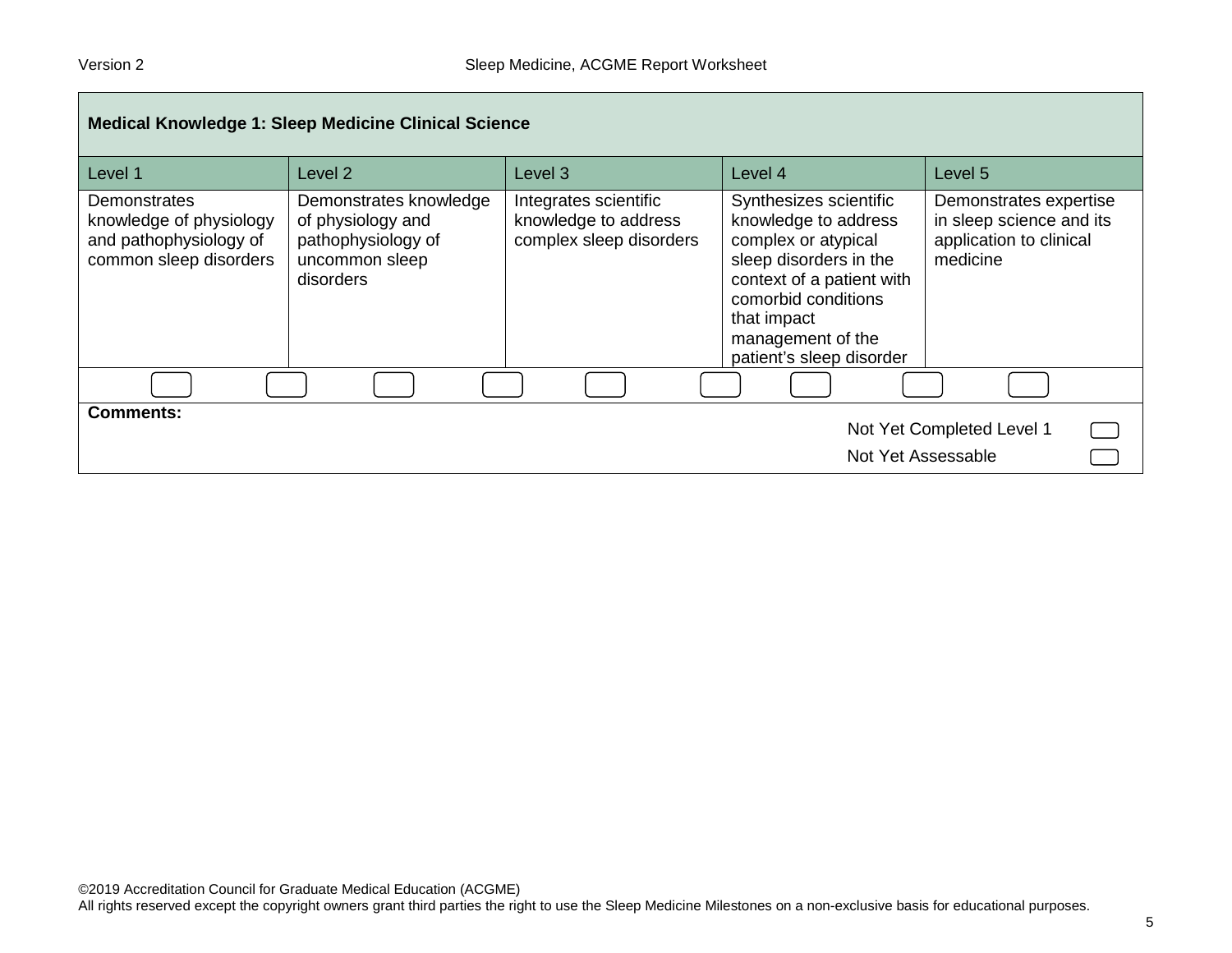| Medical Knowledge 2: Therapeutic Knowledge for Sleep Disorders                                   |                                                                                                                    |                                                                                                                                                                                   |                                                                                                                                                                |                                                                                                 |
|--------------------------------------------------------------------------------------------------|--------------------------------------------------------------------------------------------------------------------|-----------------------------------------------------------------------------------------------------------------------------------------------------------------------------------|----------------------------------------------------------------------------------------------------------------------------------------------------------------|-------------------------------------------------------------------------------------------------|
| Level 1                                                                                          | Level 2                                                                                                            | Level <sub>3</sub>                                                                                                                                                                | Level 4                                                                                                                                                        | Level 5                                                                                         |
| Describes the indications<br>and scientific basis for<br>common therapies for<br>sleep disorders | Analyzes the indications,<br>contraindications, and<br>complications of common<br>therapies for sleep<br>disorders | Demonstrates knowledge<br>of multimodal therapeutic<br>approaches to sleep<br>disorders in the context of<br>a patient's comorbid<br>conditions to formulate<br>treatment options | Synthesizes knowledge<br>of therapeutic options<br>within the clinical<br>context (patient,<br>system, society) to<br>optimize treatment plan<br>and adherence | Demonstrates an<br>understanding of<br>emerging, atypical, or<br>complex therapeutic<br>options |
|                                                                                                  |                                                                                                                    |                                                                                                                                                                                   |                                                                                                                                                                |                                                                                                 |
| <b>Comments:</b>                                                                                 |                                                                                                                    |                                                                                                                                                                                   | Not Yet Assessable                                                                                                                                             | Not Yet Completed Level 1<br><b>Contract</b>                                                    |

#### **Medical Knowledge**

The fellow is demonstrating satisfactory development of the knowledge, skill, and attitudes/behaviors needed to advance in the training program. He or she is demonstrating a learning trajectory that anticipates the achievement of competency for unsupervised practice that includes the delivery of safe, effective, patient-centered, timely, efficient, and equitable care.

Letter Mo \_\_\_\_\_\_ Conditional on Improvement

**\*Only required for Internal Medicine based programs**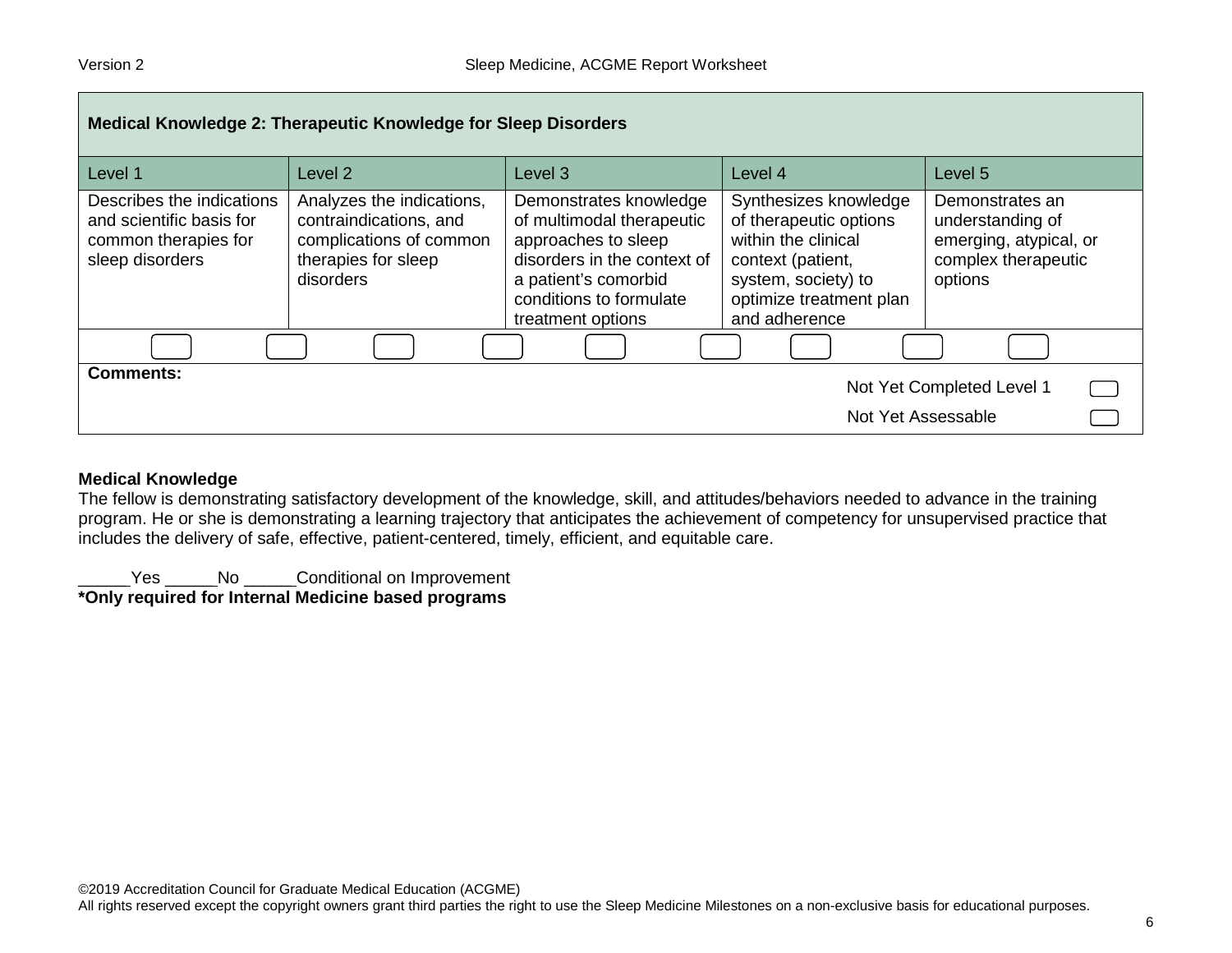| Systems-Based Practice 1: Patient Safety and Quality Improvement                                 |                                                                                |                                                                                    |                                                                                                                         |                                                                                                                       |
|--------------------------------------------------------------------------------------------------|--------------------------------------------------------------------------------|------------------------------------------------------------------------------------|-------------------------------------------------------------------------------------------------------------------------|-----------------------------------------------------------------------------------------------------------------------|
| Level 1                                                                                          | Level 2                                                                        | Level 3                                                                            | Level 4                                                                                                                 | Level 5                                                                                                               |
| Demonstrates<br>knowledge of common<br>patient safety events                                     | Identifies system factors<br>that lead to patient safety<br>events             | Participates in analysis of<br>patient safety events                               | Conducts analysis of<br>patient safety events<br>and offers error<br>prevention strategies                              | Actively engages teams<br>and processes to modify<br>systems to prevent<br>patient safety events                      |
| <b>Demonstrates</b><br>knowledge of how to<br>report patient safety<br>events                    | Reports patient safety<br>events through<br>institutional reporting<br>systems | Participates in disclosure<br>of patient safety events to<br>patients and families | Discloses patient safety<br>events to patients and<br>families                                                          | Role models or mentors<br>others in the disclosure of<br>patient safety events                                        |
| <b>Demonstrates</b><br>knowledge of basic<br>quality improvement<br>methodologies and<br>metrics | Describes local quality<br>improvement initiatives                             | Participates in local<br>quality improvement<br>initiatives                        | Demonstrates the skills<br>required to identify,<br>develop, implement,<br>and analyze a quality<br>improvement project | Creates, implements, and<br>assesses quality<br>improvement initiatives at<br>the institutional or<br>community level |
|                                                                                                  |                                                                                |                                                                                    |                                                                                                                         |                                                                                                                       |
| <b>Comments:</b><br>Not Yet Completed Level 1                                                    |                                                                                |                                                                                    |                                                                                                                         |                                                                                                                       |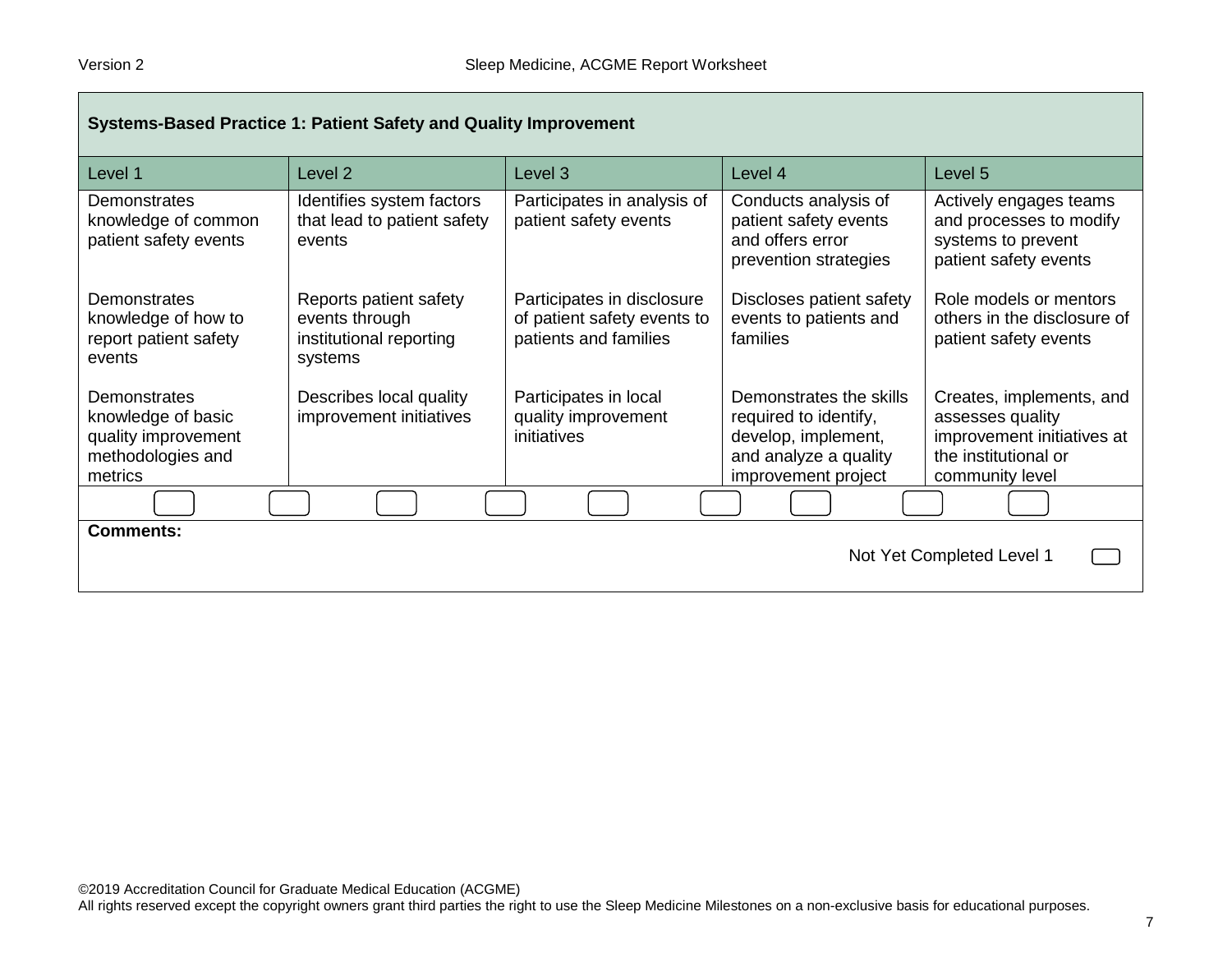| Systems-Based Practice 2: System Navigation for Patient-Centered Care                    |                                                                                                                                                        |                                                                                                                                                        |                                                                                                                      |                                                                                                                  |
|------------------------------------------------------------------------------------------|--------------------------------------------------------------------------------------------------------------------------------------------------------|--------------------------------------------------------------------------------------------------------------------------------------------------------|----------------------------------------------------------------------------------------------------------------------|------------------------------------------------------------------------------------------------------------------|
| Level 1                                                                                  | Level <sub>2</sub>                                                                                                                                     | Level 3                                                                                                                                                | Level 4                                                                                                              | Level 5                                                                                                          |
| Demonstrates<br>knowledge of care<br>coordination                                        | Coordinates care of<br>patients in routine clinical<br>situations, performs<br>transitions of care, and<br>effectively uses<br>interprofessional teams | Coordinates care of<br>patients in complex<br>clinical situations,<br>performs transitions of<br>care, and effectively uses<br>interprofessional teams | Role models effective<br>coordination of patient-<br>centered care among<br>different disciplines and<br>specialties | Analyses the process of<br>care coordination and<br>leads in the design and<br>implementation of<br>improvements |
| Demonstrates<br>knowledge of population<br>and community health<br>needs and disparities | Identifies specific<br>population and<br>community health needs<br>and inequities for their<br>local population                                        | Uses local resources<br>effectively to meet the<br>needs of a patient<br>population and<br>community                                                   | Participates in changing<br>and adapting practice to<br>provide for the needs of<br>specific populations             | Leads innovations and<br>advocates for populations<br>and communities with<br>health care inequities             |
|                                                                                          |                                                                                                                                                        |                                                                                                                                                        |                                                                                                                      |                                                                                                                  |
| <b>Comments:</b><br>Not Yet Completed Level 1                                            |                                                                                                                                                        |                                                                                                                                                        |                                                                                                                      |                                                                                                                  |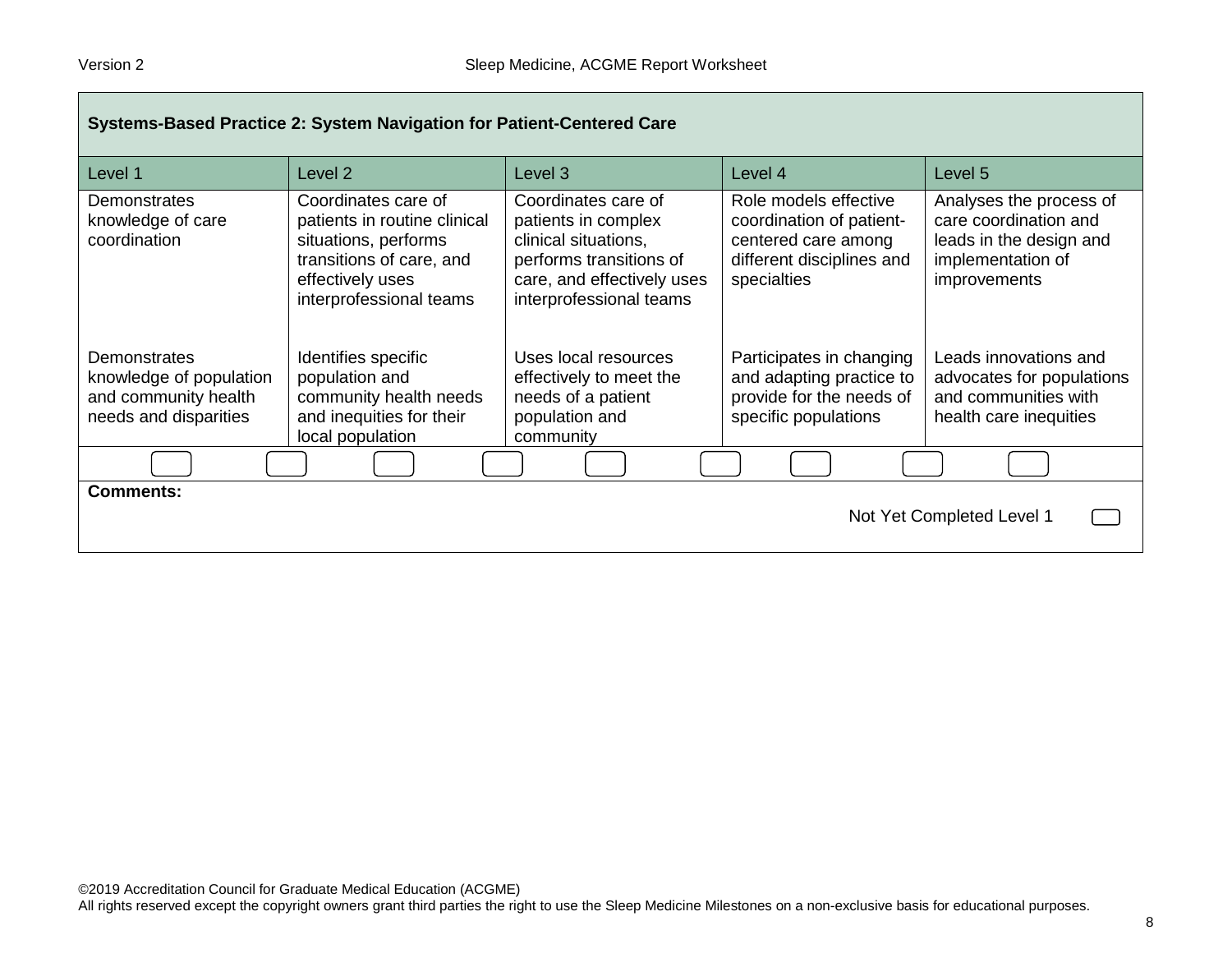| Systems-Based Practice 3: Physician Role in Health Care Systems                  |                                                                                                                  |                                                                                                     |                                                                                                                       |                                                                                                                   |
|----------------------------------------------------------------------------------|------------------------------------------------------------------------------------------------------------------|-----------------------------------------------------------------------------------------------------|-----------------------------------------------------------------------------------------------------------------------|-------------------------------------------------------------------------------------------------------------------|
| Level 1                                                                          | Level <sub>2</sub>                                                                                               | Level <sub>3</sub>                                                                                  | Level 4                                                                                                               | Level <sub>5</sub>                                                                                                |
| Identifies key<br>components of the<br>health care system                        | Describes how<br>components of a health<br>care system are<br>interrelated, and how this<br>impacts patient care | Discusses how individual<br>practice affects the<br>broader system                                  | Manages various<br>components of the<br>health care system to<br>provide efficient and<br>effective patient care      | Advocates for or leads<br>systems change that<br>enhances high-value,<br>efficient, and effective<br>patient care |
| Describes basic health<br>payment systems and<br>practice models                 | Delivers care with<br>consideration of each<br>patient's payment model                                           | Engages with patients in<br>shared decision making,<br>informed by each<br>patient's payment models | Advocates for patient<br>care needs with<br>consideration of the<br>limitations of each<br>patient's payment<br>model | Participates in health<br>policy advocacy activities                                                              |
| Identifies basic<br>knowledge domains for<br>effective transition to<br>practice | Demonstrates use of<br>information technology<br>required for medical<br>practice                                | Describes core<br>administrative knowledge<br>needed for transition to<br>practice                  | Analyzes individual<br>practice patterns and<br>professional<br>requirements in<br>preparation for practice           | Educates others to<br>prepare them for<br>transition to practice                                                  |
|                                                                                  |                                                                                                                  |                                                                                                     |                                                                                                                       |                                                                                                                   |
| <b>Comments:</b><br>Not Yet Completed Level 1                                    |                                                                                                                  |                                                                                                     |                                                                                                                       |                                                                                                                   |

#### **Systems-Based Practice**

The fellow is demonstrating satisfactory development of the knowledge, skill, and attitudes/behaviors needed to advance in the training program. He or she is demonstrating a learning trajectory that anticipates the achievement of competency for unsupervised practice that includes the delivery of safe, effective, patient-centered, timely, efficient, and equitable care.

Letter Moulding Conditional on Improvement **\*Only required for Internal Medicine based programs**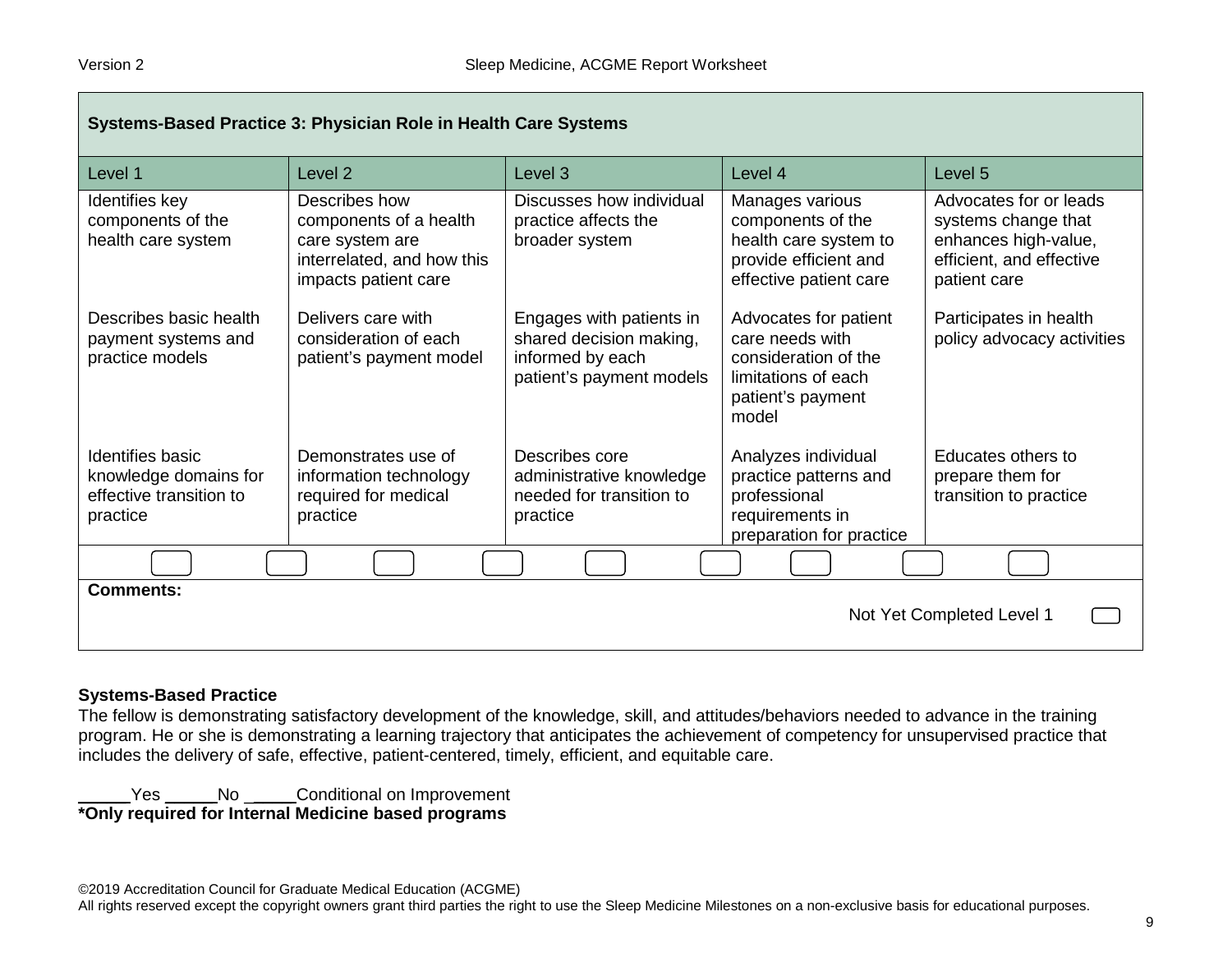| Practice-Based Learning and Improvement 1: Evidence-Based and Informed Practice                                                                                    |                                                                                                                             |                                                                                                                                  |                                                                                                                                                                        |                                                                                                                                                    |
|--------------------------------------------------------------------------------------------------------------------------------------------------------------------|-----------------------------------------------------------------------------------------------------------------------------|----------------------------------------------------------------------------------------------------------------------------------|------------------------------------------------------------------------------------------------------------------------------------------------------------------------|----------------------------------------------------------------------------------------------------------------------------------------------------|
| Level 1                                                                                                                                                            | Level 2                                                                                                                     | Level 3                                                                                                                          | Level 4                                                                                                                                                                | Level <sub>5</sub>                                                                                                                                 |
| Demonstrates how to<br>access and use available<br>evidence, and<br>incorporate patient<br>preferences and values<br>in order to take care of a<br>routine patient | Articulates clinical<br>questions and elicits<br>patient preferences and<br>values in order to guide<br>evidence-based care | Locates and applies the<br>best available evidence,<br>integrated with patient<br>preference, to the care of<br>complex patients | Critically appraises and<br>applies evidence even<br>in the face of<br>uncertainty and<br>conflicting evidence to<br>quide care, tailored to<br>the individual patient | Coaches others to<br>critically appraise and<br>apply evidence for<br>complex patients; and/or<br>participates in the<br>development of guidelines |
|                                                                                                                                                                    |                                                                                                                             |                                                                                                                                  |                                                                                                                                                                        |                                                                                                                                                    |
| <b>Comments:</b>                                                                                                                                                   |                                                                                                                             |                                                                                                                                  |                                                                                                                                                                        | Not Yet Completed Level 1                                                                                                                          |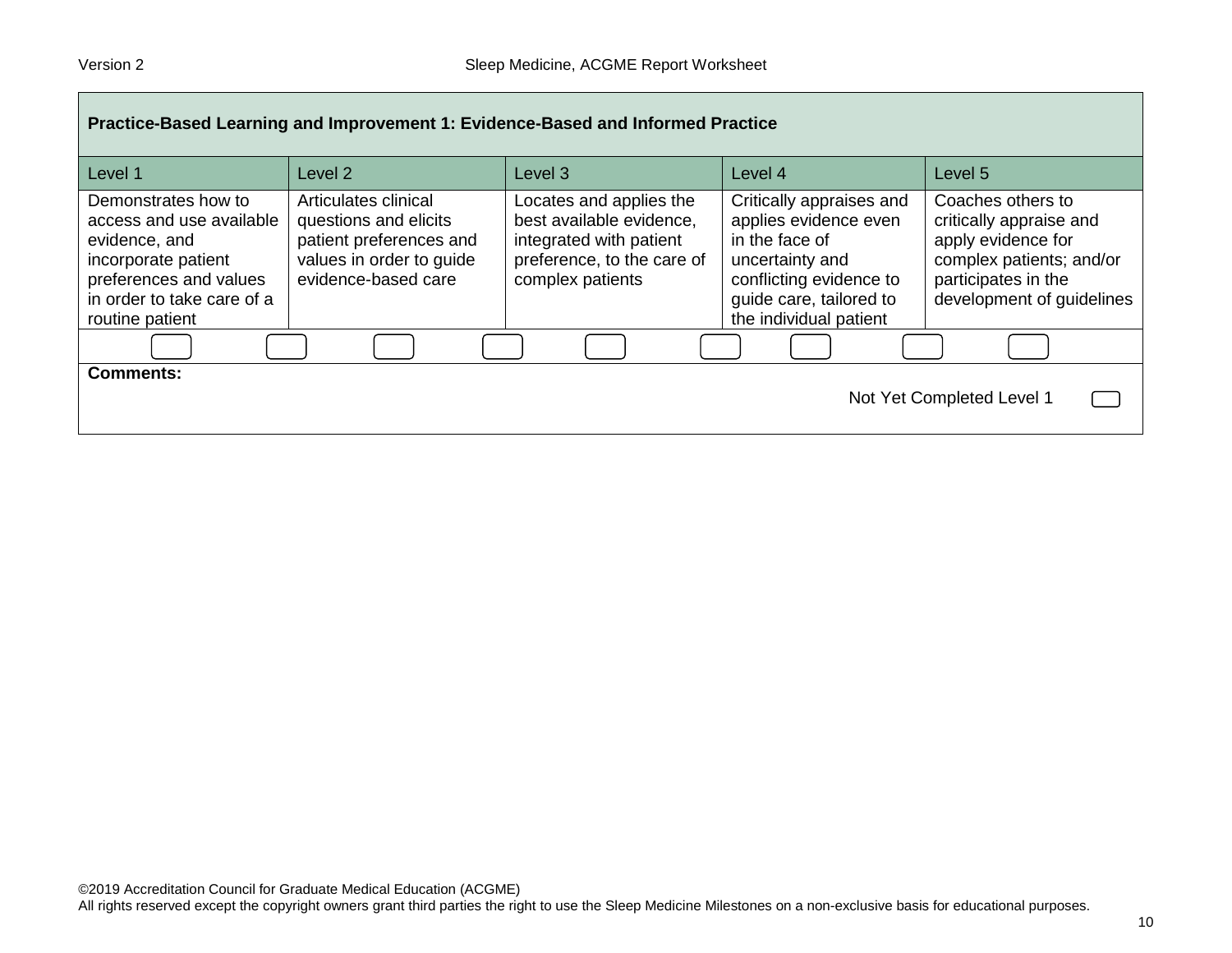| Practice-Based Learning and Improvement 2: Reflective Practice and Commitment to Personal Growth     |                                                                                                                       |                                                                                                        |                                                                                                                                |                                                                                                   |  |
|------------------------------------------------------------------------------------------------------|-----------------------------------------------------------------------------------------------------------------------|--------------------------------------------------------------------------------------------------------|--------------------------------------------------------------------------------------------------------------------------------|---------------------------------------------------------------------------------------------------|--|
| Level 1                                                                                              | Level <sub>2</sub>                                                                                                    | Level 3                                                                                                | Level 4                                                                                                                        | Level 5                                                                                           |  |
| Accepts responsibility for<br>personal and<br>professional<br>development by<br>establishing goals   | Demonstrates openness<br>to performance feedback<br>and other data in order to<br>inform goals                        | Solicits performance<br>feedback and data<br>episodically, with<br>adaptability for personal<br>growth | Intentionally seeks<br>performance feedback<br>data consistently, with<br>adaptability for personal<br>growth                  | Role models consistently<br>seeking performance<br>data, with adaptability for<br>personal growth |  |
| Identifies the factors<br>which contribute to gaps<br>between expectations<br>and actual performance | Analyzes and reflects on<br>the factors which<br>contribute to gaps<br>between expectations and<br>actual performance | Institutes behavioral<br>changes to narrow gaps<br>between expectations and<br>actual performance      | Challenges<br>assumptions and<br>considers alternatives in<br>narrowing gaps<br>between expectations<br>and actual performance | Coaches others on<br>reflective practice                                                          |  |
| Identifies gaps in<br>knowledge                                                                      | Designs and implements<br>a learning plan, with<br>prompting                                                          | Independently creates<br>and implements a<br>learning plan                                             | Uses performance data<br>to measure the<br>effectiveness of the<br>learning plan and when<br>necessary, improves it            | Facilitates the design and<br>implementation of<br>learning plans for others                      |  |
|                                                                                                      |                                                                                                                       |                                                                                                        |                                                                                                                                |                                                                                                   |  |
| <b>Comments:</b><br>Not Yet Completed Level 1                                                        |                                                                                                                       |                                                                                                        |                                                                                                                                |                                                                                                   |  |

#### **Practice-Based Learning and Improvement**

The fellow is demonstrating satisfactory development of the knowledge, skill, and attitudes/behaviors needed to advance in the training program. He or she is demonstrating a learning trajectory that anticipates the achievement of competency for unsupervised practice that includes the delivery of safe, effective, patient-centered, timely, efficient, and equitable care.

Letter Moulding Conditional on Improvement **\*Only required for Internal Medicine based programs**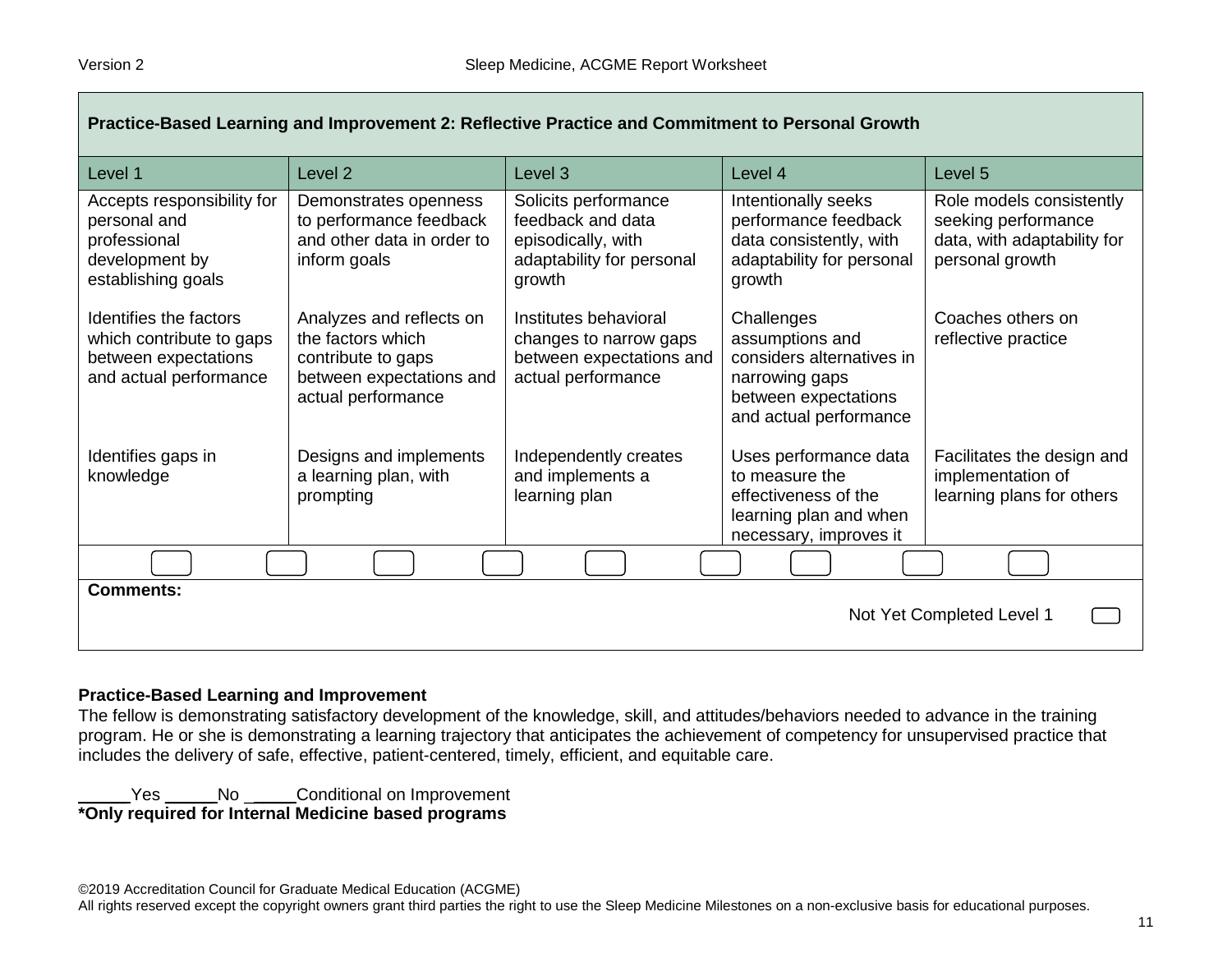| <b>Professionalism 1: Professional Behavior and Ethical Principles</b>                             |                                                                                                                                                  |                                                                           |                                                                                                                                  |                                                                                                                                           |  |
|----------------------------------------------------------------------------------------------------|--------------------------------------------------------------------------------------------------------------------------------------------------|---------------------------------------------------------------------------|----------------------------------------------------------------------------------------------------------------------------------|-------------------------------------------------------------------------------------------------------------------------------------------|--|
| Level 1                                                                                            | Level <sub>2</sub>                                                                                                                               | Level 3                                                                   | Level 4                                                                                                                          | Level 5                                                                                                                                   |  |
| Identifies and describes<br>potential triggers for<br>professionalism lapses                       | Describes when and how<br>to appropriately report<br>professionalism lapses,<br>including strategies for<br>addressing common<br><b>barriers</b> | Takes responsibility for<br>own professionalism<br>lapses                 | Recognizes situations<br>that may trigger<br>professionalism lapses<br>and intervenes to<br>prevent lapses in self<br>and others | Coaches others when<br>their behavior fails to<br>meet professional<br>expectations                                                       |  |
| Demonstrates<br>knowledge of the ethical<br>principles commonly<br>identified in sleep<br>medicine | Recognizes and manages<br>straightforward ethical<br>situations                                                                                  | Identifies need to seek<br>help in managing complex<br>ethical situations | Uses appropriate<br>resources for managing<br>and resolving ethical<br>dilemmas                                                  | Identifies and seeks to<br>address system-level<br>factors that induce or<br>exacerbate ethical<br>problems or impede their<br>resolution |  |
|                                                                                                    |                                                                                                                                                  |                                                                           |                                                                                                                                  |                                                                                                                                           |  |
| <b>Comments:</b><br>Not Yet Completed Level 1                                                      |                                                                                                                                                  |                                                                           |                                                                                                                                  |                                                                                                                                           |  |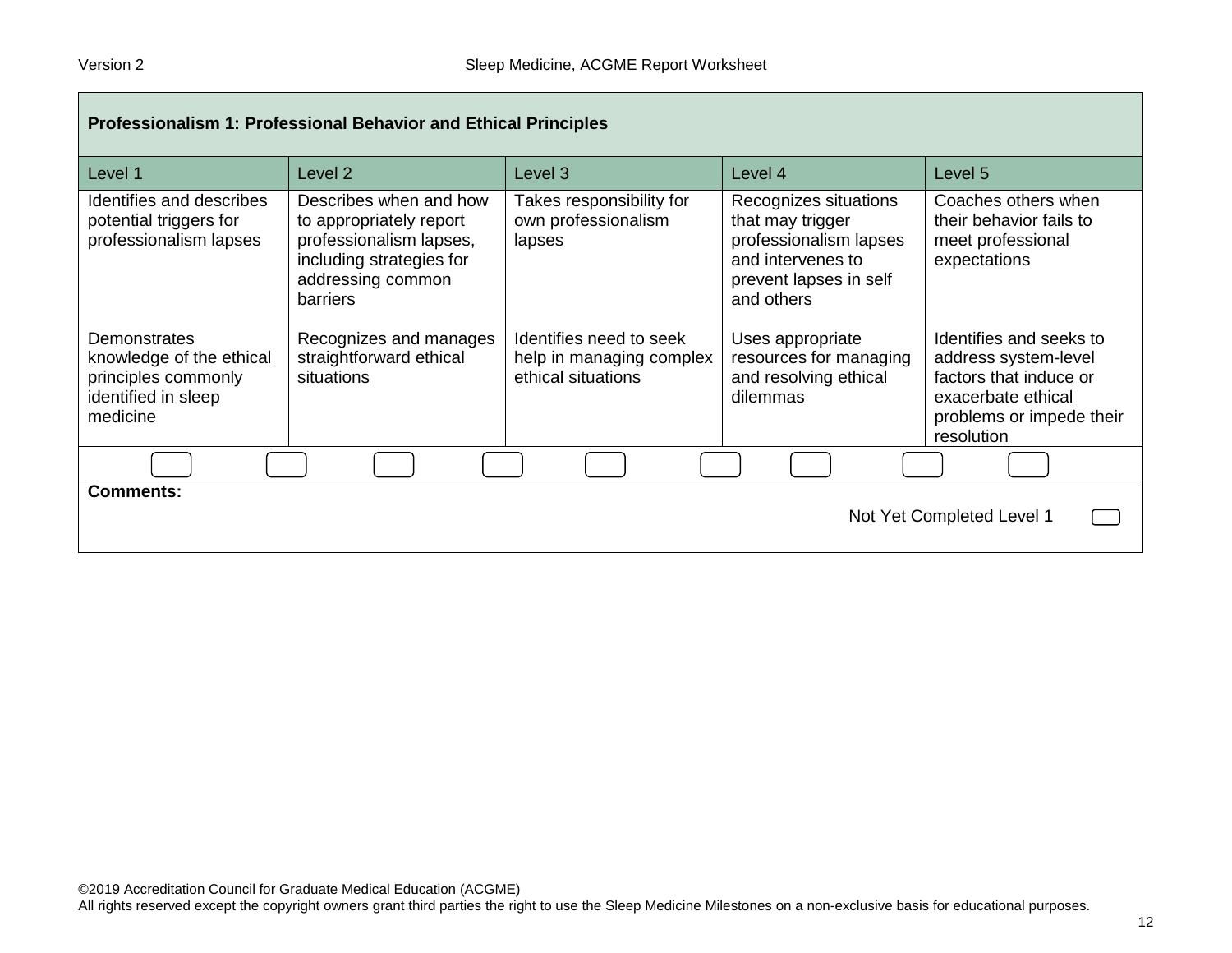| Professionalism 2: Accountability/Conscientiousness                                                                                         |                                                               |                                                                                                                                   |                                                                                                                                              |                                       |  |
|---------------------------------------------------------------------------------------------------------------------------------------------|---------------------------------------------------------------|-----------------------------------------------------------------------------------------------------------------------------------|----------------------------------------------------------------------------------------------------------------------------------------------|---------------------------------------|--|
| Level 1                                                                                                                                     | Level 2                                                       | Level 3                                                                                                                           | Level 4                                                                                                                                      | Level 5                               |  |
| Responds promptly to<br>requests or reminders to<br>complete tasks and<br>responsibilities; takes<br>responsibility for<br>incomplete tasks | Completes tasks and<br>responsibilities in a timely<br>manner | Recognizes barriers that<br>may impact self or others'<br>ability to complete tasks<br>and responsibilities in a<br>timely manner | Proactively implements<br>strategies for timely task<br>completion to ensure<br>that the needs of<br>patients, teams, and<br>systems are met | Takes ownership of<br>system outcomes |  |
|                                                                                                                                             |                                                               |                                                                                                                                   |                                                                                                                                              |                                       |  |
| <b>Comments:</b><br>Not Yet Completed Level 1                                                                                               |                                                               |                                                                                                                                   |                                                                                                                                              |                                       |  |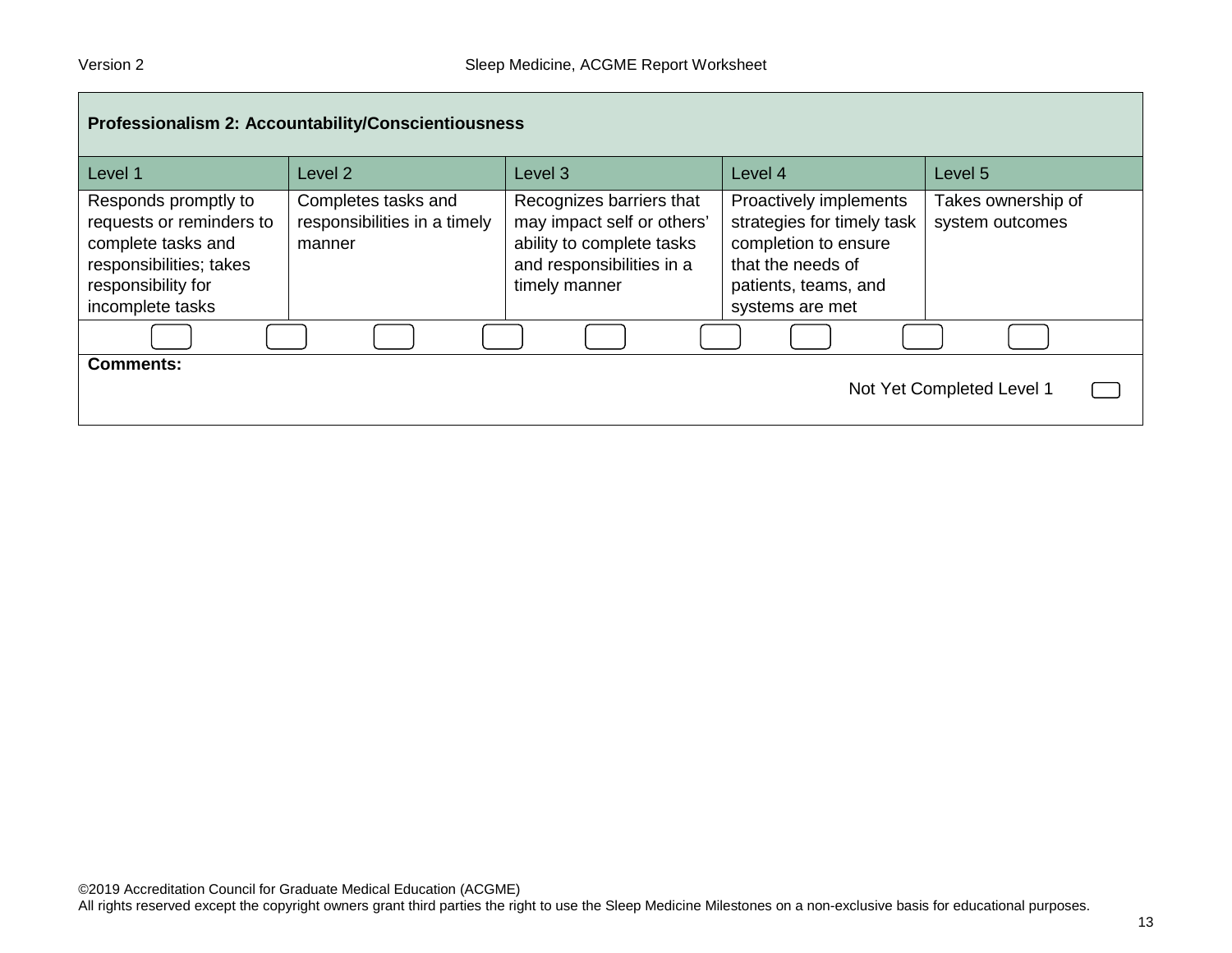| Professionalism 3: Self-Awareness and Help-Seeking                  |                                                    |                                                                                            |                                                                                                                    |                                                                                                                                 |  |  |
|---------------------------------------------------------------------|----------------------------------------------------|--------------------------------------------------------------------------------------------|--------------------------------------------------------------------------------------------------------------------|---------------------------------------------------------------------------------------------------------------------------------|--|--|
| Level 1                                                             | Level 2                                            | Level <sub>3</sub>                                                                         | Level 4                                                                                                            | Level 5                                                                                                                         |  |  |
| Recognizes the status of<br>personal and<br>professional well-being | Demonstrates appropriate<br>help-seeking behaviors | With assistance,<br>proposes a plan to<br>optimize personal and<br>professional well-being | Independently<br>develops, reassesses<br>and modifies plans to<br>optimize personal and<br>professional well-being | Coaches others when<br>emotional responses or<br>limitations in<br>knowledge/skills do not<br>meet professional<br>expectations |  |  |
|                                                                     |                                                    |                                                                                            |                                                                                                                    |                                                                                                                                 |  |  |
| <b>Comments:</b><br>Not Yet Completed Level 1                       |                                                    |                                                                                            |                                                                                                                    |                                                                                                                                 |  |  |

#### **Professionalism**

The fellow is demonstrating satisfactory development of the knowledge, skill, and attitudes/behaviors needed to advance in the training program. He or she is demonstrating a learning trajectory that anticipates the achievement of competency for unsupervised practice that includes the delivery of safe, effective, patient-centered, timely, efficient, and equitable care.

\_\_\_\_\_ Yes \_\_\_\_\_ No \_\_\_\_\_ Conditional on Improvement **\*Only required for Internal Medicine based programs**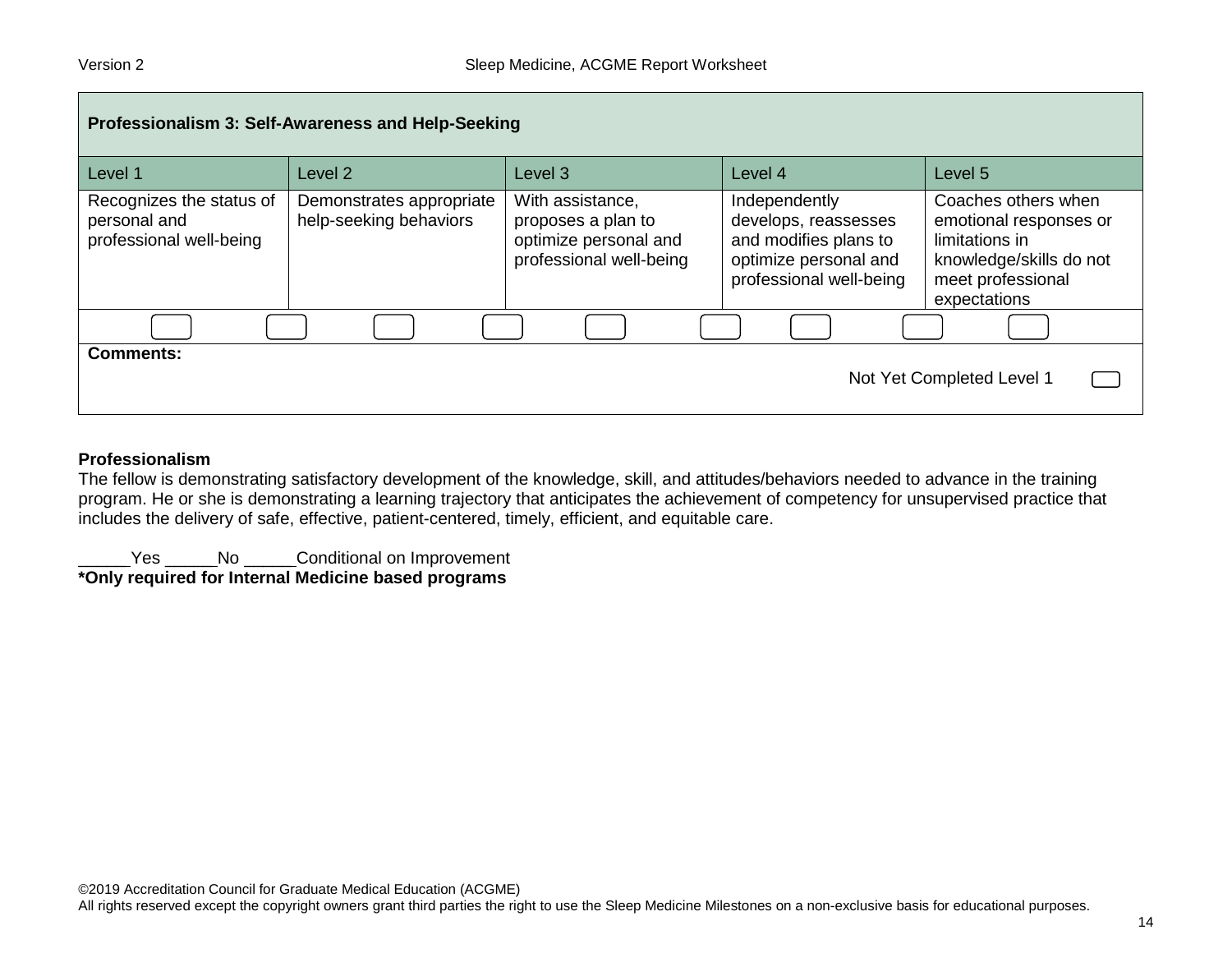| Interpersonal and Communication Skills 1: Patient- and Family-Centered Communication                                                   |                                                                                                                                            |                                                                                                              |                                                                                                                                                 |                                                                                                                                                |  |
|----------------------------------------------------------------------------------------------------------------------------------------|--------------------------------------------------------------------------------------------------------------------------------------------|--------------------------------------------------------------------------------------------------------------|-------------------------------------------------------------------------------------------------------------------------------------------------|------------------------------------------------------------------------------------------------------------------------------------------------|--|
| Level 1                                                                                                                                | Level 2                                                                                                                                    | Level <sub>3</sub>                                                                                           | Level 4                                                                                                                                         | Level 5                                                                                                                                        |  |
| Uses language and<br>nonverbal behavior to<br>demonstrate respect and<br>establish rapport                                             | Establishes a therapeutic<br>relationship in<br>straightforward<br>encounters using active<br>listening and clear<br>language              | Establishes a therapeutic<br>relationship<br>in challenging patient<br>encounters                            | Easily establishes<br>therapeutic<br>relationships, with<br>attention to<br>patient/family concerns<br>and context, regardless<br>of complexity | Mentors others in<br>situational awareness and<br>critical self-reflection to<br>consistently develop<br>positive therapeutic<br>relationships |  |
| Identifies the need to<br>individualize<br>communication<br>strategies based on<br>patient/family<br>expectations and<br>understanding | Communicates<br>compassionately with<br>patient/family to clarify<br>expectations and verify<br>understanding of the<br>clinical situation | Communicates medical<br>information in the context<br>of patient/family values,<br>uncertainty, and conflict | Uses shared decision<br>making to align<br>patient/family values,<br>goals, and preferences<br>with treatment options                           | Role models shared<br>decision making in the<br>context of patient/family<br>values, uncertainty, and<br>conflict                              |  |
|                                                                                                                                        |                                                                                                                                            |                                                                                                              |                                                                                                                                                 |                                                                                                                                                |  |
| <b>Comments:</b><br>Not Yet Completed Level 1                                                                                          |                                                                                                                                            |                                                                                                              |                                                                                                                                                 |                                                                                                                                                |  |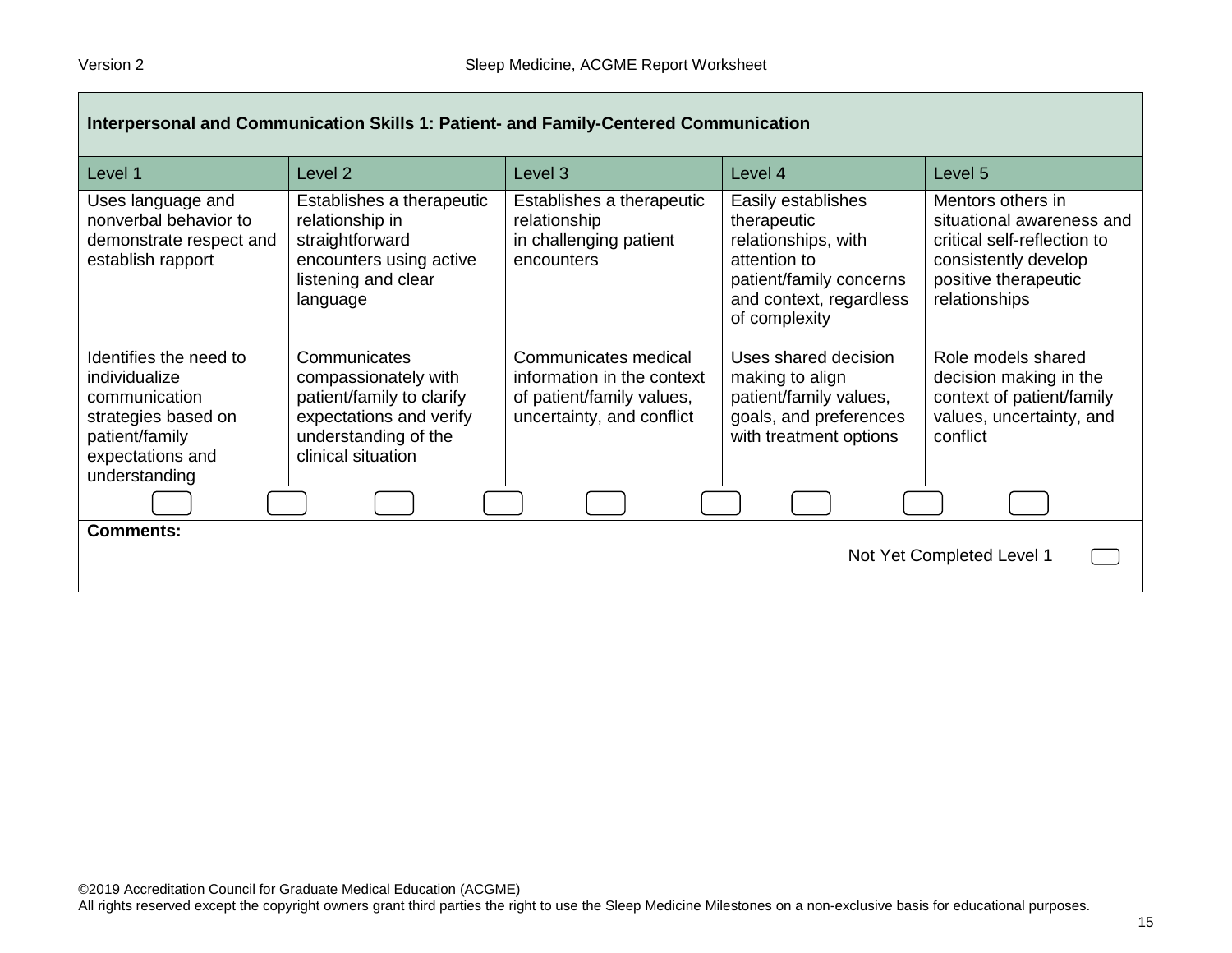| Interpersonal and Communication Skills 2: Barrier and Bias Mitigation |                                                          |                                                                                                       |                                                                                                 |                                                                                                    |  |
|-----------------------------------------------------------------------|----------------------------------------------------------|-------------------------------------------------------------------------------------------------------|-------------------------------------------------------------------------------------------------|----------------------------------------------------------------------------------------------------|--|
| Level 1                                                               | Level <sub>2</sub>                                       | Level <sub>3</sub>                                                                                    | Level 4                                                                                         | Level 5                                                                                            |  |
| Identifies common<br>barriers to effective<br>patient care            | Identifies complex barriers<br>to effective patient care | Recognizes personal<br>biases and mitigates<br>barriers to optimize<br>patient care, when<br>prompted | Recognizes personal<br>biases and proactively<br>mitigates barriers to<br>optimize patient care | Mentors others on<br>recognition of bias and<br>mitigation of barriers to<br>optimize patient care |  |
|                                                                       |                                                          |                                                                                                       |                                                                                                 |                                                                                                    |  |
| <b>Comments:</b>                                                      |                                                          |                                                                                                       |                                                                                                 | Not Yet Completed Level 1                                                                          |  |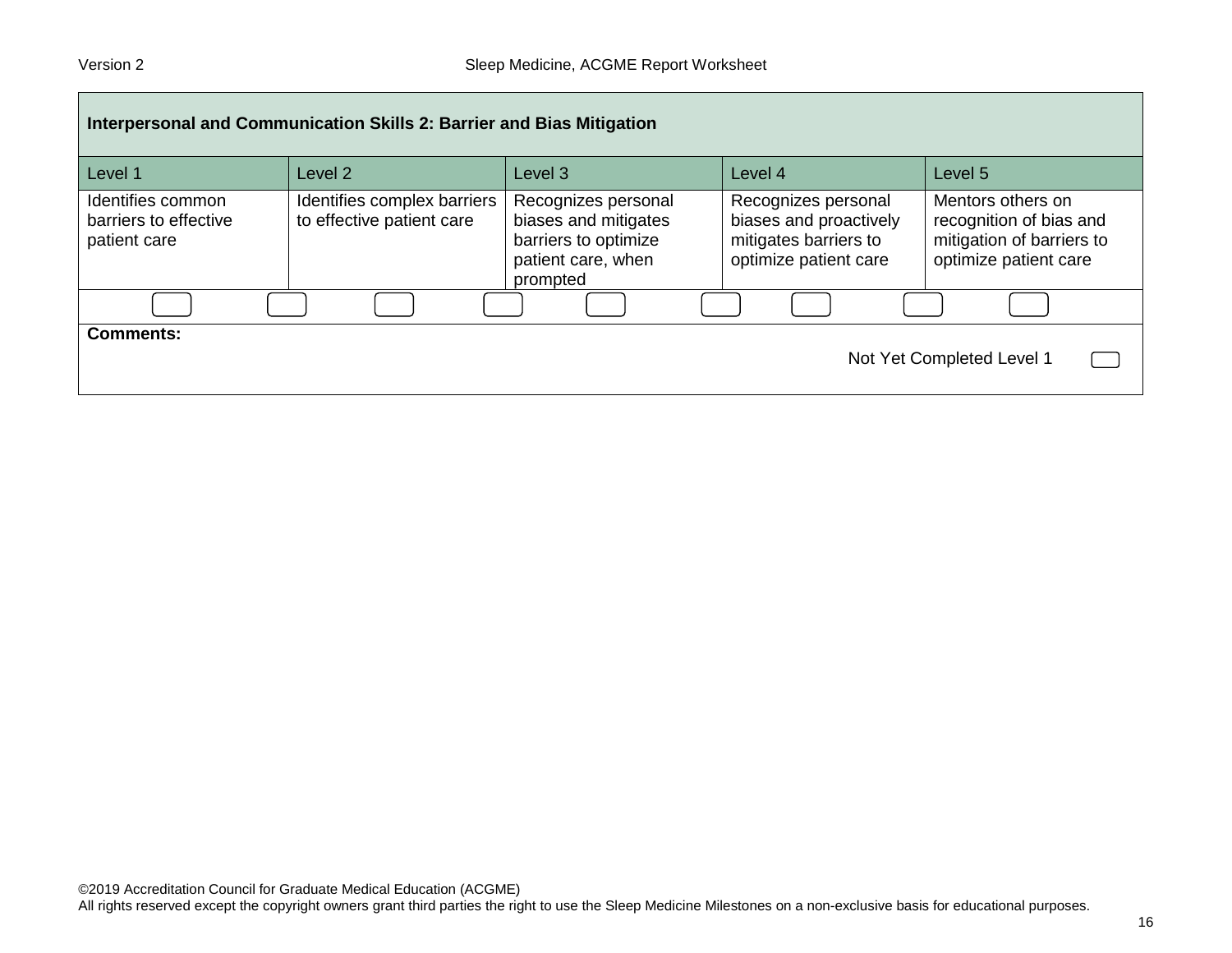| Interpersonal and Communication Skills 3: Interprofessional and Team Communication |                                                                                 |                                                                                               |                                                                                                 |                                                                                   |  |  |
|------------------------------------------------------------------------------------|---------------------------------------------------------------------------------|-----------------------------------------------------------------------------------------------|-------------------------------------------------------------------------------------------------|-----------------------------------------------------------------------------------|--|--|
| Level 1                                                                            | Level <sub>2</sub>                                                              | Level 3                                                                                       | Level 4                                                                                         | Level 5                                                                           |  |  |
| Respectfully receives<br>and requests<br>consultations                             | Clearly and concisely<br>responds to and requests<br>consultations              | Assesses understanding<br>of recommendations<br>when providing and<br>receiving consultations | Coordinates<br>recommendations from<br>different members of                                     | Role models flexible<br>communication strategies<br>that value input from all     |  |  |
| Uses language that<br>values all members of<br>the health care team                | Communicates<br>information effectively<br>with all health care team<br>members | Uses active listening to<br>adapt communication<br>style to fit health care<br>team needs     | the health care team<br>and consultants to<br>optimize patient care                             | health care team<br>members and<br>consultants, resolving<br>conflict when needed |  |  |
| Receptive to feedback<br>on performance as a<br>member of the health<br>care team  | Solicits feedback on<br>performance as a<br>member of the health<br>care team   | Communicates concerns<br>and provides feedback to<br>peers and learners                       | Communicates<br>feedback and<br>constructive criticism to<br>supervisors and faculty<br>members |                                                                                   |  |  |
|                                                                                    |                                                                                 |                                                                                               |                                                                                                 |                                                                                   |  |  |
| <b>Comments:</b><br>Not Yet Completed Level 1                                      |                                                                                 |                                                                                               |                                                                                                 |                                                                                   |  |  |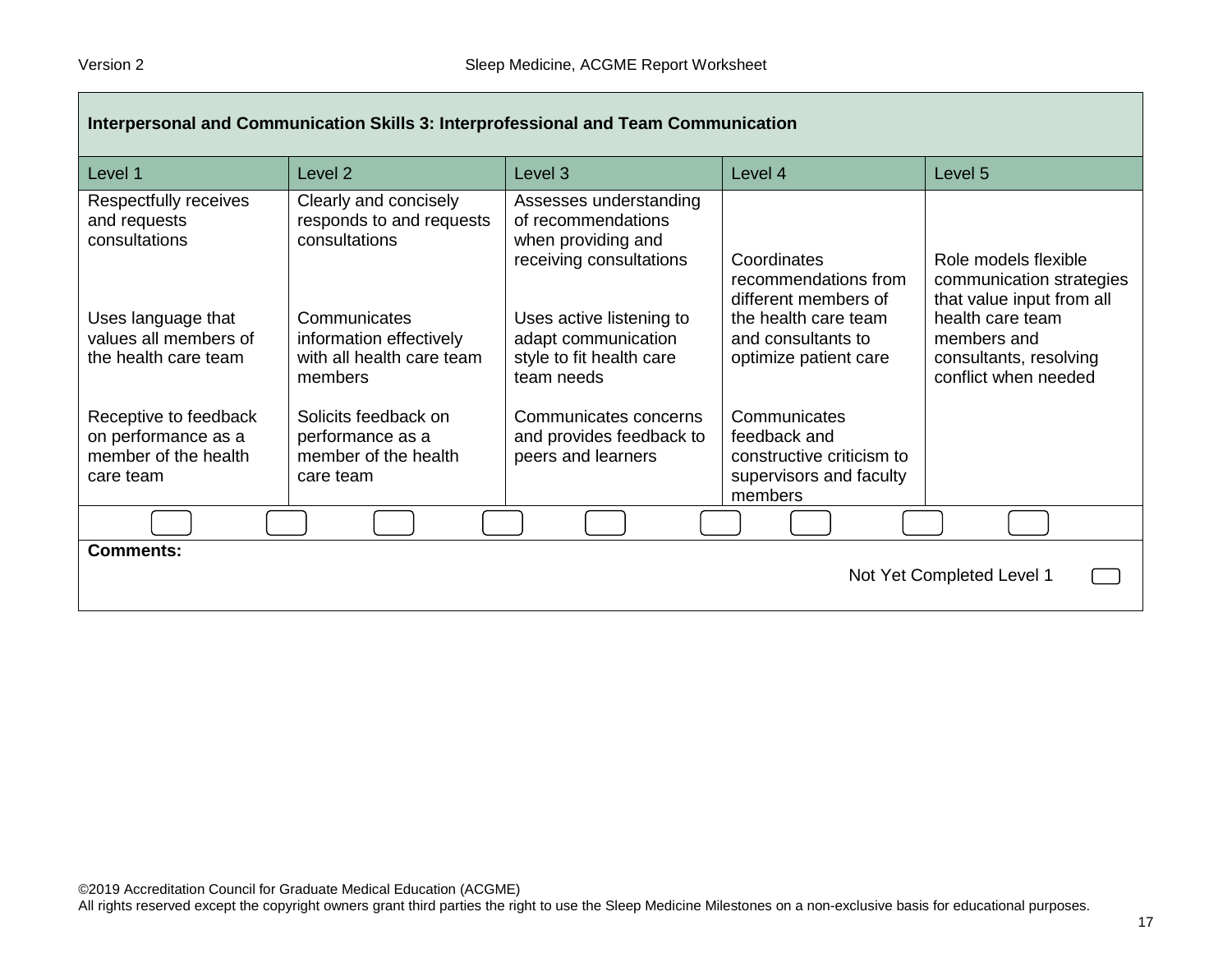| Interpersonal and Communication Skills 4: Communication within Health Care Systems                                                                 |                                                                                                             |                                                                                                                                                    |                                                                  |                                                                                                                                     |  |
|----------------------------------------------------------------------------------------------------------------------------------------------------|-------------------------------------------------------------------------------------------------------------|----------------------------------------------------------------------------------------------------------------------------------------------------|------------------------------------------------------------------|-------------------------------------------------------------------------------------------------------------------------------------|--|
| Level 1                                                                                                                                            | Level 2                                                                                                     | Level 3                                                                                                                                            | Level 4                                                          | Level 5                                                                                                                             |  |
| Accurately records<br>information in the patient<br>record in a timely<br>manner                                                                   | Demonstrates organized<br>diagnostic and<br>therapeutic reasoning<br>through notes in the<br>patient record | Concisely and clearly<br>reports diagnostic and<br>therapeutic reasoning in<br>the patient record in a<br>manner that reflects level<br>of service | Communicates<br>anticipatory guidance in<br>the patient record   | Role models exemplary<br>communication and<br>facilitates secure<br>information sharing within<br>the broader health care<br>system |  |
| Safeguards patient<br>personal health<br>information and<br>communicates through<br>appropriate channels as<br>required by institutional<br>policy | Documents required data<br>in formats specified by<br>institutional policy                                  | Appropriately selects<br>direct and indirect forms<br>of communication based<br>on context                                                         | Is effective in direct and<br>indirect forms of<br>communication | Facilitates dialogue<br>regarding systems<br>communication issues<br>among larger community<br>stakeholders                         |  |
|                                                                                                                                                    |                                                                                                             |                                                                                                                                                    |                                                                  |                                                                                                                                     |  |
| <b>Comments:</b><br>Not Yet Completed Level 1                                                                                                      |                                                                                                             |                                                                                                                                                    |                                                                  |                                                                                                                                     |  |

#### **Interpersonal and Communication Skills**

The fellow is demonstrating satisfactory development of the knowledge, skill, and attitudes/behaviors needed to advance in the training program. He or she is demonstrating a learning trajectory that anticipates the achievement of competency for unsupervised practice that includes the delivery of safe, effective, patient-centered, timely, efficient, and equitable care.

\_\_\_\_\_ Yes \_\_\_\_\_ No \_\_\_\_\_ Conditional on Improvement **\*Only required for Internal Medicine based programs**